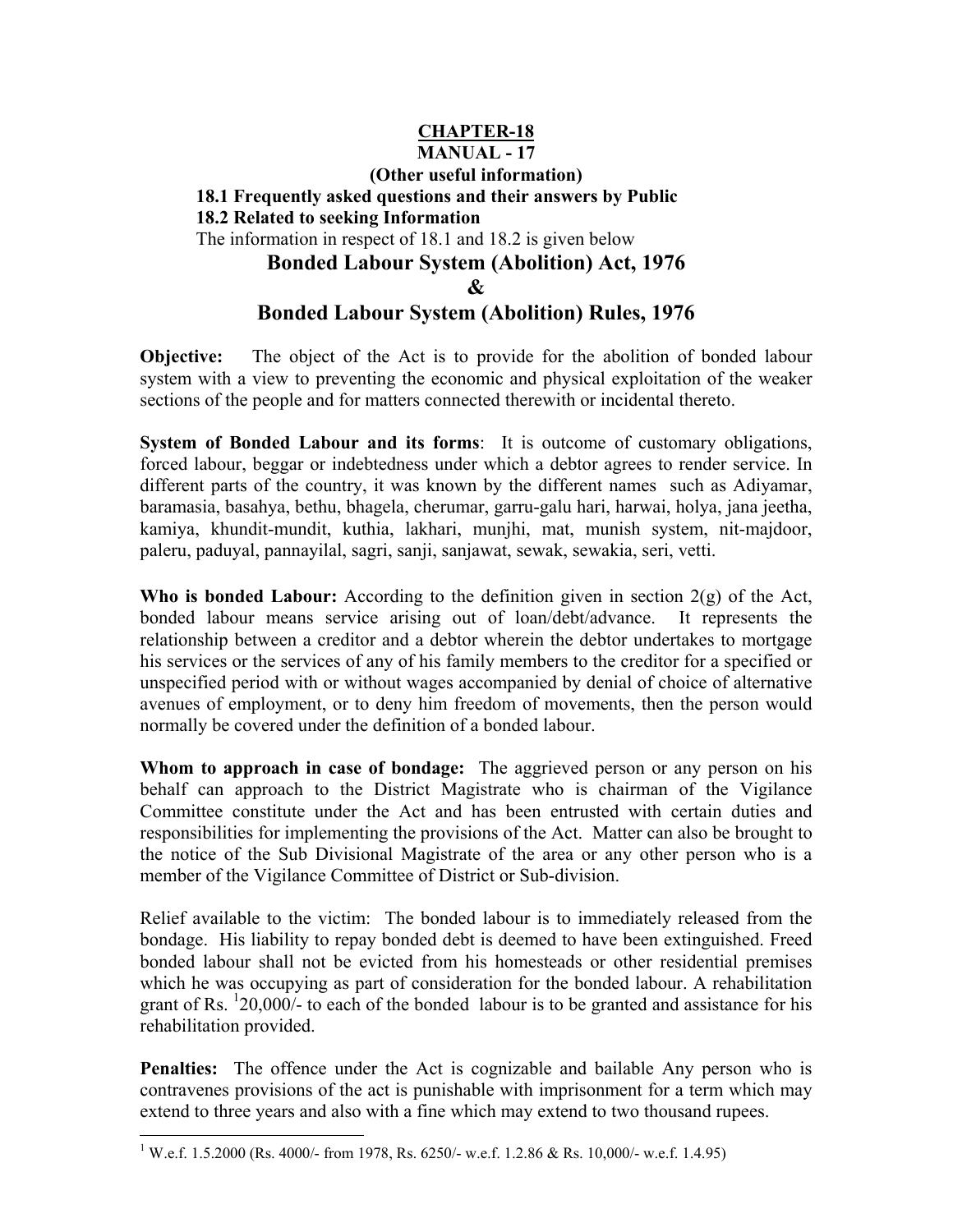#### **Child Labour (Prohibition & Regulation) Act, 1986 & Child Labour (Prohibition & Regulation) Punjab Rules, 1997**

**Objective of the legislation :** It is an Act to prohibit the engagement of children in certain employments and to regulate the conditions of work of children in certain other employments.

**Who is a child:** According to the definition given u/s 2(ii) of the Act, a child means a person who has not completed his fourteenth year of age.

**Where is the child labour prohibited to work :** No child is permitted to work in any the occupations set forth in Part A of the Schedule or any workshop wherein any of the processes set forth in Part B of the Schedule is carried on. (Section 3)

**Exemption:** The above prohibition does not apply to any workshop wherein any process is carried on by the occupier with the aid of his family or to any school established by, or receiving assistance or recognition from, Government.

**Where child labour is permitted :** Except the prohibitory occupations set forth in Part A or processes set forth in Part B of the Schedule, child labour is permitted to be employed but the conditions of their work is required to be regulated in accordance with Part III of the Act.

**Responsibilities of employers towards child labour:** Please refer to the note regarding the responsibilities of the employer for the proper implementation of the Act and the Rules.

**Penalties:** For the contravention of Section 3 a person is punishable with not less than three months imprisonment which may extend to one year or with fine not less than Rs. 10,000/- rupees which may be extended up to Rs. 20,000/- or with both. For other offence, the punishment may be simple imprisonment up to one month or with fine up to Rs. 10,000/- of both.

A conviction u/s 67 of the Factories Act, 1948 or u/s 21 of the Motor Transport Workers Act, 1961 will attract the penalties under the Child Labour (Prohibition & Regulation) Act, 1986.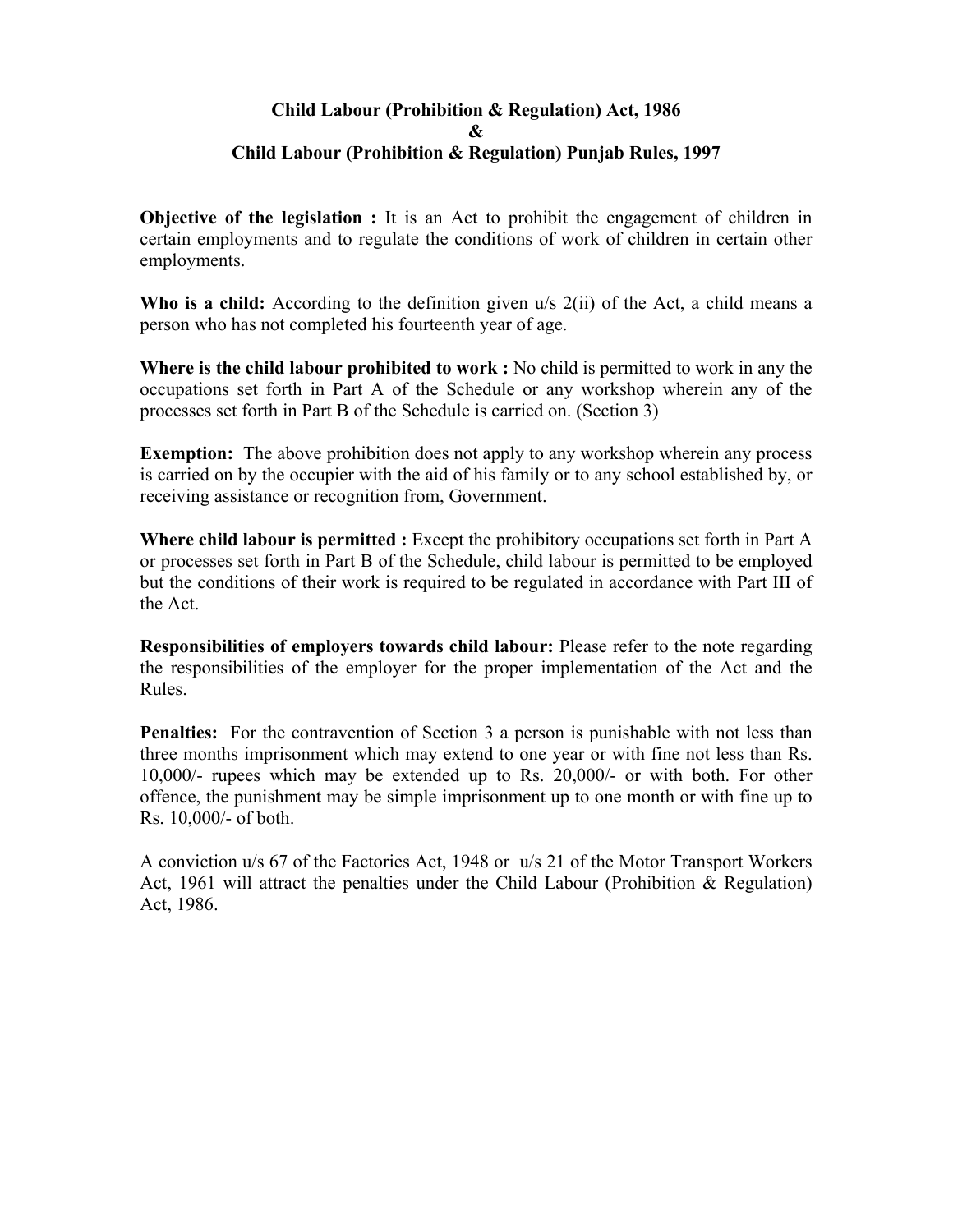## **CONTRACT LABOUR (REGULATION & ABOLITION) ACT, 1970 & PUNJAB CONTRACT LABOUR (REGULATION & ABOLITION) RULES 1973**

**Object:** The object of the Act is to regulate the employment of contract labour in certain establishments and provide for its abolition in certain circumstances and for matters connected therewith.

**Applicability :** It is applicable to every establishment (Principal Employer) in which 20 or more workmen are employed or were employed on any day of the preceding 12 months as contract labour. It is also applicable to every contractor who employs or who employed on any day of the preceding twelve months 20 or more workmen.

**Who is the Principal Employer:** In the case of an office or the department of government or the local authority - the head thereof or the specified person; in the case of a factory, the owner or occupier or the person named as manager thereof; in the case of other establishments, the person responsible for the supervision and control of the establishment, is the principal employer under the Act.

**Registration of Establishment & its fee**: The Principal Employer of an establishment to whom the Act is applicable is required to get himself registered with the Registering Officer of the area i.e. the Assistant Labour Commissioner or the Labour-cum-Conciliation Officer by submitting an application in triplicate in Form-1 alongwith the prescribed fee mentioned herein under.

**Revocation of Registration & its amendment:** A Certificate of Registration can be revoked by the Registering Officer if it is obtained by misrepresentation or suppression of material facts etc. after affording an opportunity of being heard to the principal employer. The registration certificate is required to be amended upon the occurrence of any change in the particulars of establishment and upon the payment balance fee, if any on the enhancement of number of workers.

**Licensing of Contractor:** Every contractor to whom this Act is applicable is required to obtain a Licence on an application in Form IV in triplicate made to the Licensing Officer of the area i.e. the Assistant Labour Commissioner or the Labour-cum-Conciliation Officer alongwith the fee mentioned herein under. He is also required to deposit a security amount  $\omega^2$ Rs. 270/- per worker. The contractor is required to renew the licence by submitting the application in Form VII in triplicate and deposit of fee for renewal

**Revocation or Suspension & Amendment of Licence:** A licence can be revoked by the Licensing Officer if it was obtained by misrepresentation or suppression of material facts or upon the failure of the contractor to comply with the conditions or contravention of Act or the Rules.

**Welfare Measures to be taken by contractor**: Where one hundred or more contract labour is employed one or more canteens are to be provided and maintained; first aid facilities, rest rooms, drinking water, latrines and washing facilities etc. are to be

 $\overline{a}$ 

<sup>&</sup>lt;sup>2</sup> Vide Punjab Govt. Notification dt. 11.05.2004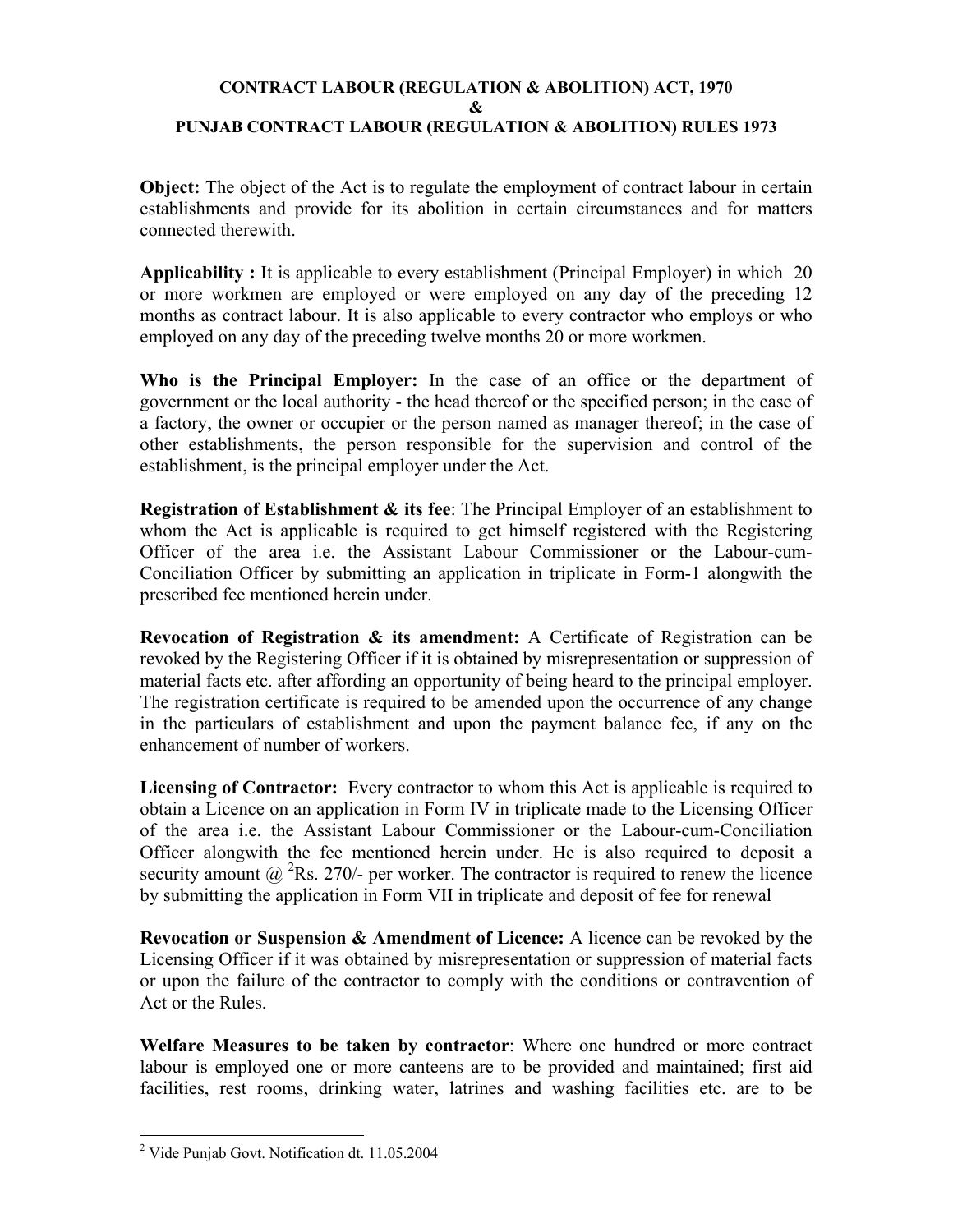provided by the Contractor and upon his failure, to be provided by the Principal Employer.

**Responsibility of contractor for payment of wages:** A contract is responsible to pay timely payment of wages and to ensure the disbursement of wages in the presence of the authorised representatives of the principal employer. The rates of wages are not to be less than the prescribed rates of minimum wages by the State Government.

**Maintenance of records and submission of returns by Principal Employer:-** Register of contractors in respect of every establishment in Form XII and annual return in Form  $XXV$  in duplicate before  $15<sup>th</sup>$  February.

**Maintenance of records and submission of returns by Contractor:-** Register of workers for each registered establishment in Form XIII, muster roll and register of wages in form XVI and Form XVII when combined; register of wage-cum-muster roll in form XVII where the wage period is fortnightly or less; register of deductions for damages or loss in Form XX, register of fines in Form XXI; register of advances in Form XXII, register of overtime in Form XXIII, wage slip in Form XIX; and half-yearly return in Form XXIV in duplicate within 30 days from the close of half year (calendar).

**Penalties:** For obstructing the inspector or failing to produce registers etc. – three months imprisonment or fine up to Rs. 500/- or both and for violation of the provisions of the act or the rules, imprisonment of three months or fine up to Rs. 1000/- and in the case of continuing contravention, additional fine unto Rs. 100/- per day.

## **FORM I Application for registration of establishments employing Contract Labour [Rule 17(1)]**

- 1. Name & location of the establishment:
- 2. Postal address of the establishment:
- 3. Full name and address of the Principal Employer (furnish father's name in case of individuals):
- 4. Full name and address of the manager or person responsible for the supervision & control of the establishment:
- 5. Particulars of work carried on in the establishment:
- 6. Particulars of Contractors and Contract Labour:
	- (a) Names and addresses of the Contractors:
	- (b) Nature of work in which contract labour is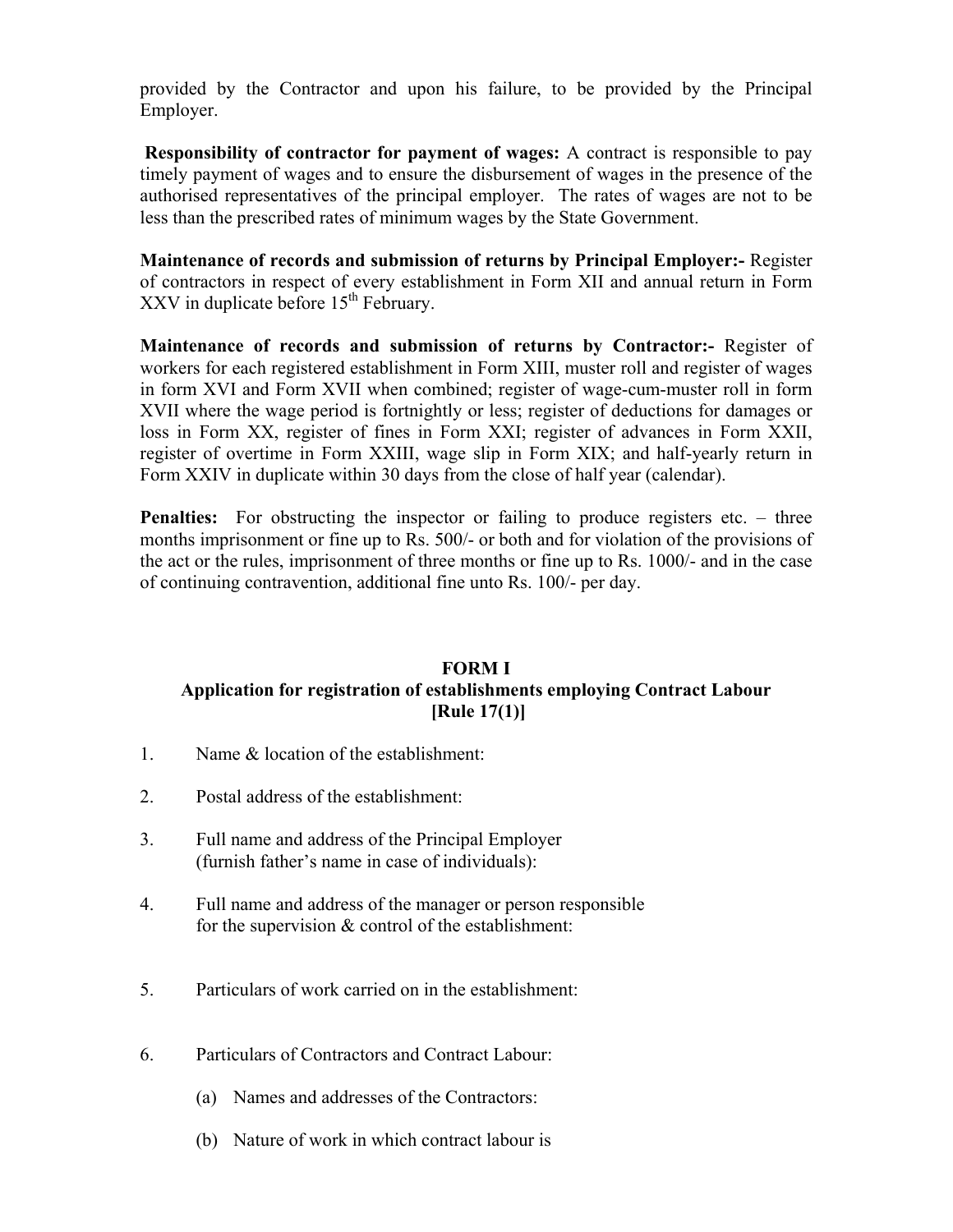employed or to be employed:

- (c) Maximum number of contract labour to be Employed on any day through each contractor:
- (cc) Estimated date of commencement of each Contract work under each contractor:
- (d) Estimated date of termination of employment of contract labour under each contractor:
- 9. Amount and particulars of Registration fee deposited:

**Declaration:** I hereby declare that the particulars given above are true to the best of my knowledge and belief.

Place : Date<sup>-</sup>

> Signature & Seal of the Principal Employer

### **FORM IV**

#### **Application for Licence**

## **[Rule 21(1)]**

- 1. Name & address of the contractor (including his father's name in case of individuals)
- 2. Date of birth  $\&$  age (in case of individuals):
- 3. Particulars of establishment where contract labour is to be employed:
	- (e) Name and address of the establishment:
	- (f) Type of business, trade, industry, manufacture or occupation carried on in the establishment.
	- (g) Number & date of Certificate of Registration of the establishment under the Act.
	- (h) Name and address of the Principal Employer:
- 4. Particulars of the Contract Labour: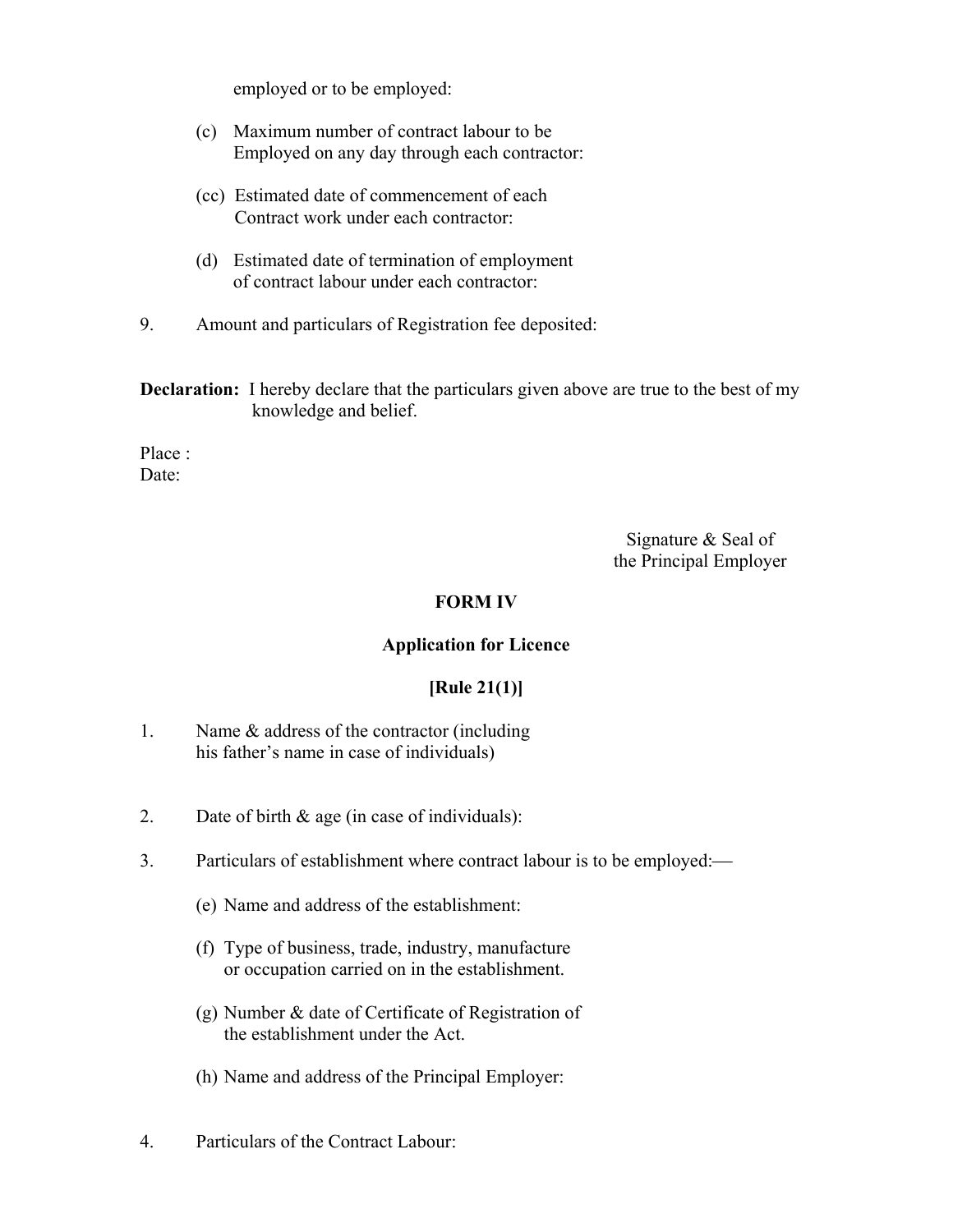- (a) Nature of work in which contract labour is employed Or to be employed in the establishment:
- (b) Duration of proposed contract work (give particulars of proposed date of commencing & ending)
- (c) Name and address of the agent or manager of Contractor at the work site:
- (d) Maximum number of contract labour proposed To be employed in the establishment on any date:
- 5. Whether the contractor was convicted of any offence within the preceding five years? If so, give details:
- 6. Whether there was any order against the contractor revoking or suspending licence or forfeiting security deposits in respect of an earlier contract? If so, the date of such order:
- 7. Whether the contractor has worked in any other establishment within the last five years? If so, give details of the Principal Employer, establishment and nature of work:
- 8. Whether a certificate by the Principal Employer in Form V is enclosed?:
- 9. Amount and particulars of Licence fee deposited:
- 10. Amount and particulars of security deposit, if any, or requested to be adjusted:
- 11. Amount and particulars of security or balance, if any, after adjustment of amount to be refunded under rule 31, if any:

Place :

Date: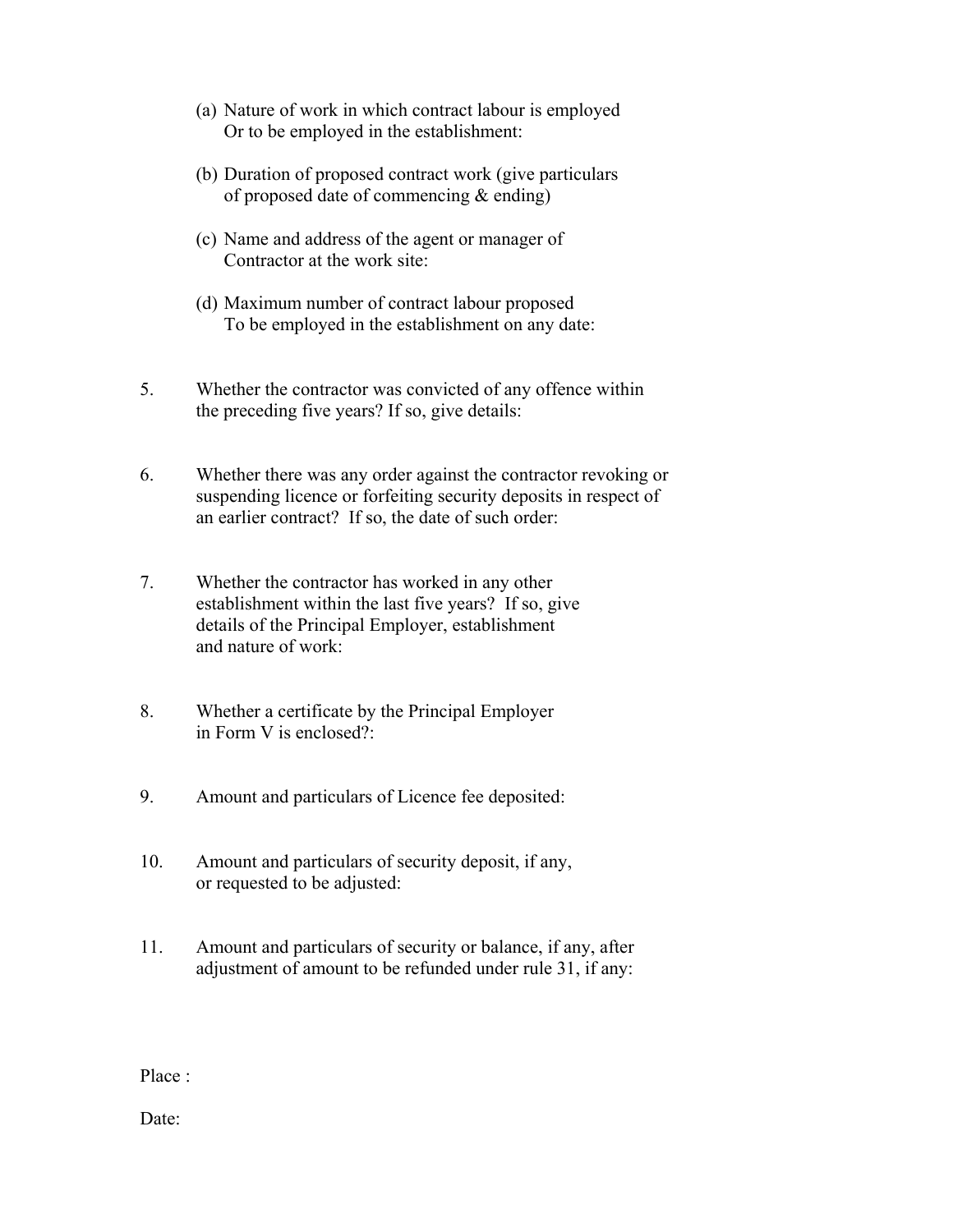Signature & Seal of the Applicant-Contractor

#### **FORM V**

#### **FORM OF CERTIFICATE BY PRINCIPAL EMPLOYER [under Contract Labour (regulation & Abolition) Act, 1970]**

### **[Rule 21(2)]**

Certified that I have engaged the applicant

\_\_\_\_\_\_\_\_\_\_\_\_\_\_\_\_\_\_\_\_\_\_\_\_\_\_\_\_\_\_\_\_\_\_\_\_\_\_\_\_\_\_\_\_\_\_\_ as a contractor in my establishment. I undertake to be bound by all the provisions of the Contract Labour (Regulation and Abolition) Act, 1970, and the Punjab Contract Labour (Regulation and Abolition) Rules, 1973, insofar as the provisions are applicable to me in respect of the employment of contract labour by the applicant in my establishment.

Place :

Date:

Signature & Seal of the Principal Employer

#### **FORM VII**

#### **APPLICATION FOR RENEWAL OF LICENCE [under Contract Labour (regulation & Abolition) Act, 1970]**

#### **[Rule 29(2)]**

- 1. Name and address of the Contractor:
- 2. Number and date of the licence:
- 3. Date of expiry of the previous licence:
- 4. Whether the licence of the contractor was suspended or revoked:
- 5. Particulars of renewal fee deposited.

Signature of Applicant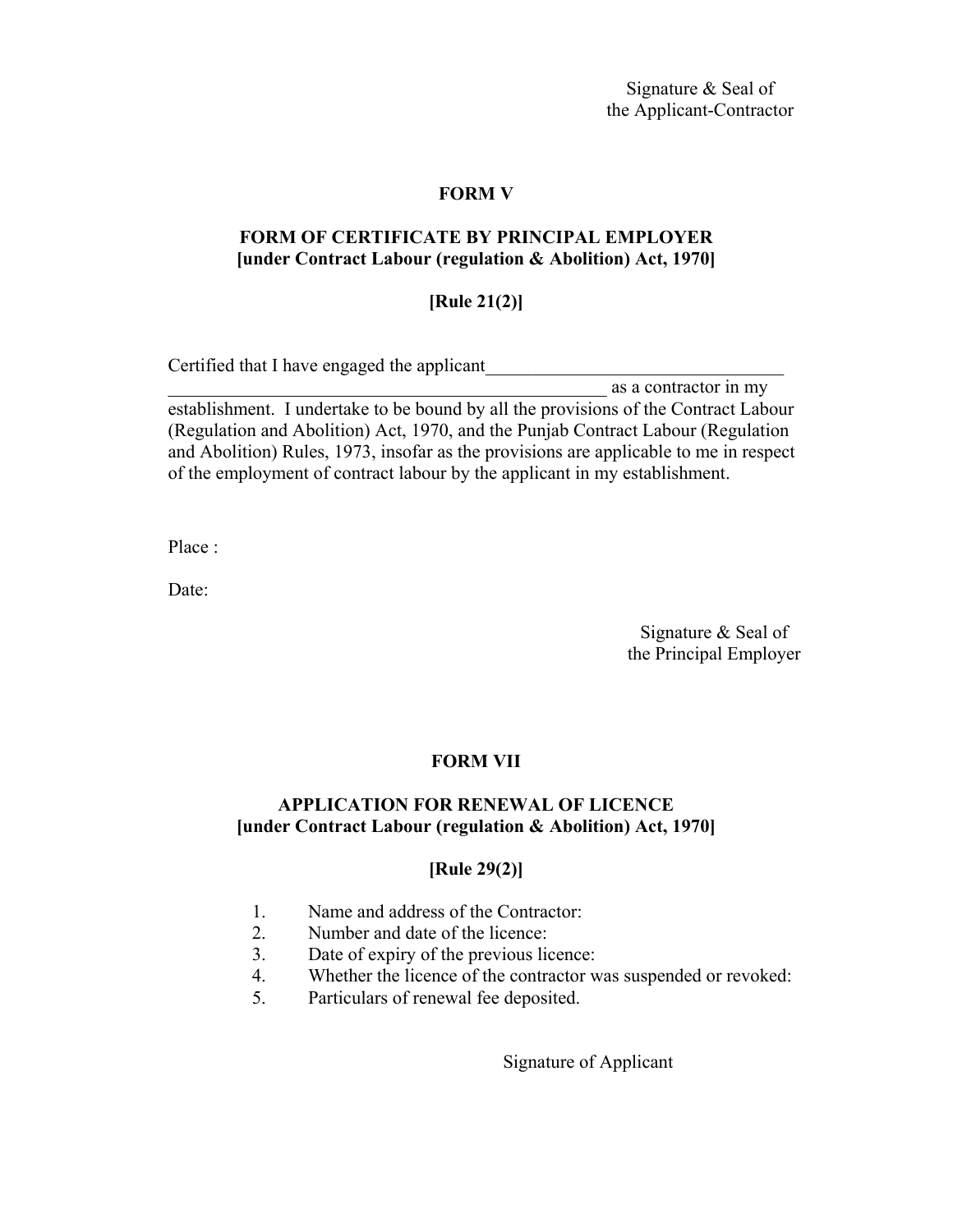## 3 **FEE FOR REGISTRATION OF A PRINCIPAL EMPLOYER**

| $Rs. 200/-$  |  |
|--------------|--|
| $Rs. 500/-$  |  |
| Rs. 1000/-   |  |
| $Rs. 2000/-$ |  |
| Rs. 4000/-   |  |
| Rs. 5000/-   |  |
|              |  |

## **4 FEE FOR GRANT/RENEWAL OF A LICENCE OF A CONTRACTOR**

| No. of workers are 20             | $Rs. 50/-$   |
|-----------------------------------|--------------|
| No. of workers from 21 to 50      | $Rs. 150/-$  |
| No. of workers from 51 to 100     | $Rs. 250/-$  |
| No. of workers from 101 to 200    | $Rs. 500/-$  |
| No. of workers from 201 to 400    | $Rs. 1000/-$ |
| No. of workers from 401 and above | Rs. 1500/-   |

 3 Vide Pb. Govt. Notification dt. 11.05.2004 4 Vide Pb. Govt. Notification dt. 11.05.2004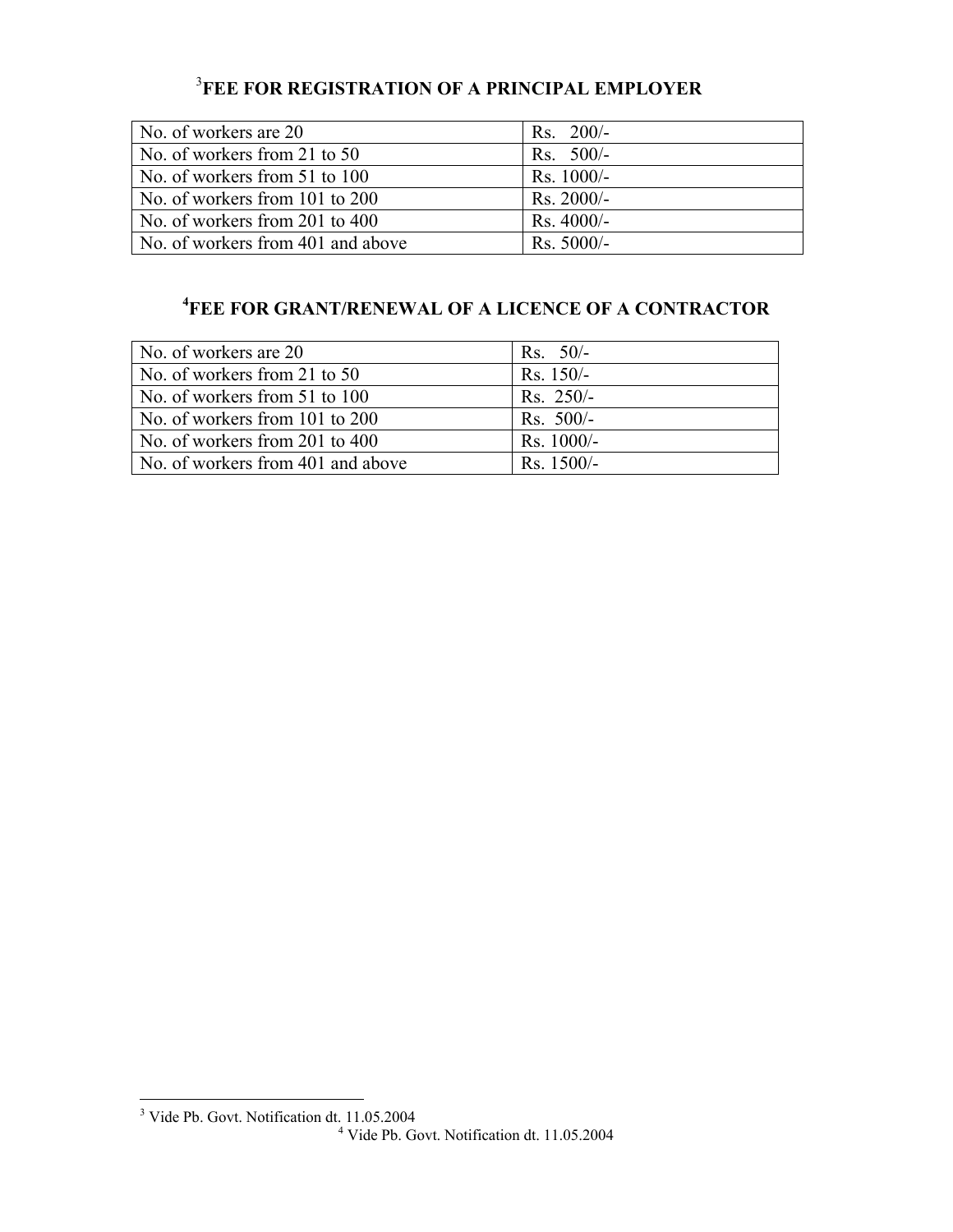## **Minimum Wages Act, 1948 & Minimum Wages (Punjab) Rules, 1950**

**Objective:** The object of the Act is to prevent exploitation of labour; prevent employment of sweated labour in the interests of general public and so in prescribing minimum wage rates, the capacity of the employer need not be taken into account.

**Applicability:** The Act is applicable in respect of the employments specified in the Schedule of the Act. Presently, the Punjab Government has notified 67 employments in the said Schedule.

**Responsibility of the Employer:** An employer of the scheduled employment is required to pay the minimum wages to its employees as notified by the government from time to time. He is also required to maintain registers regarding registers of wages, fines, deductions for damage or loss and overtime. He is also required to send annual return to the Inspector for the year ending on  $31<sup>st</sup>$  December by  $1<sup>st</sup>$  of February next year.

**Complaints:** A worker can made a complaint with regard to payment of less than the minimum wages or unauthorised deductions made to the Labour Inspector Grade-I or II of the area.

**Claims:** A claim application in duplicate can be made in Form VI by an employee; in Form – VI-A by a group of employees; in Form – VII by an Inspector or person permitted by the Authority u/s 20 for claiming the difference of minimum wage and the wages actually paid, or for claim wages for weekly offs or rest days or for wages at the over-time rate. The application should be presented to the Competent Authority appointed under the Act i.e. the Assistant Labour Commissioner or the Labour-cum-Conciliation Officer of the concerned area.

**Bar to Suit:** Civil Courts are barred to entertain the suit for recovery of wages once a claim has been lodged with or could have been recovered by application to the Competent Authority under the Act.

**Contracting out:** Any contract or agreement whereby a worker relinquishes or reduce his right to receive minimum wages is null and void to that extent.

**Penalties:** For non compliance of the provisions of the Act, an employer may be punished for imprisonment up to six months or fine up to Rs. 500/- or both.

### 5 **FORM VI**

## FORM OF APPLICATION BY AN EMPLOYEE UNDER SECTION 20(2)

#### IN THE COURT OF THE AUTHORITY APPOINTED

 $\overline{a}$ 

<sup>&</sup>lt;sup>5</sup> Substituted by GSR 1301, dt.28-10-1960, published in the Gazette of India, Pt.II, s.3(i).dt. 5-11-1960.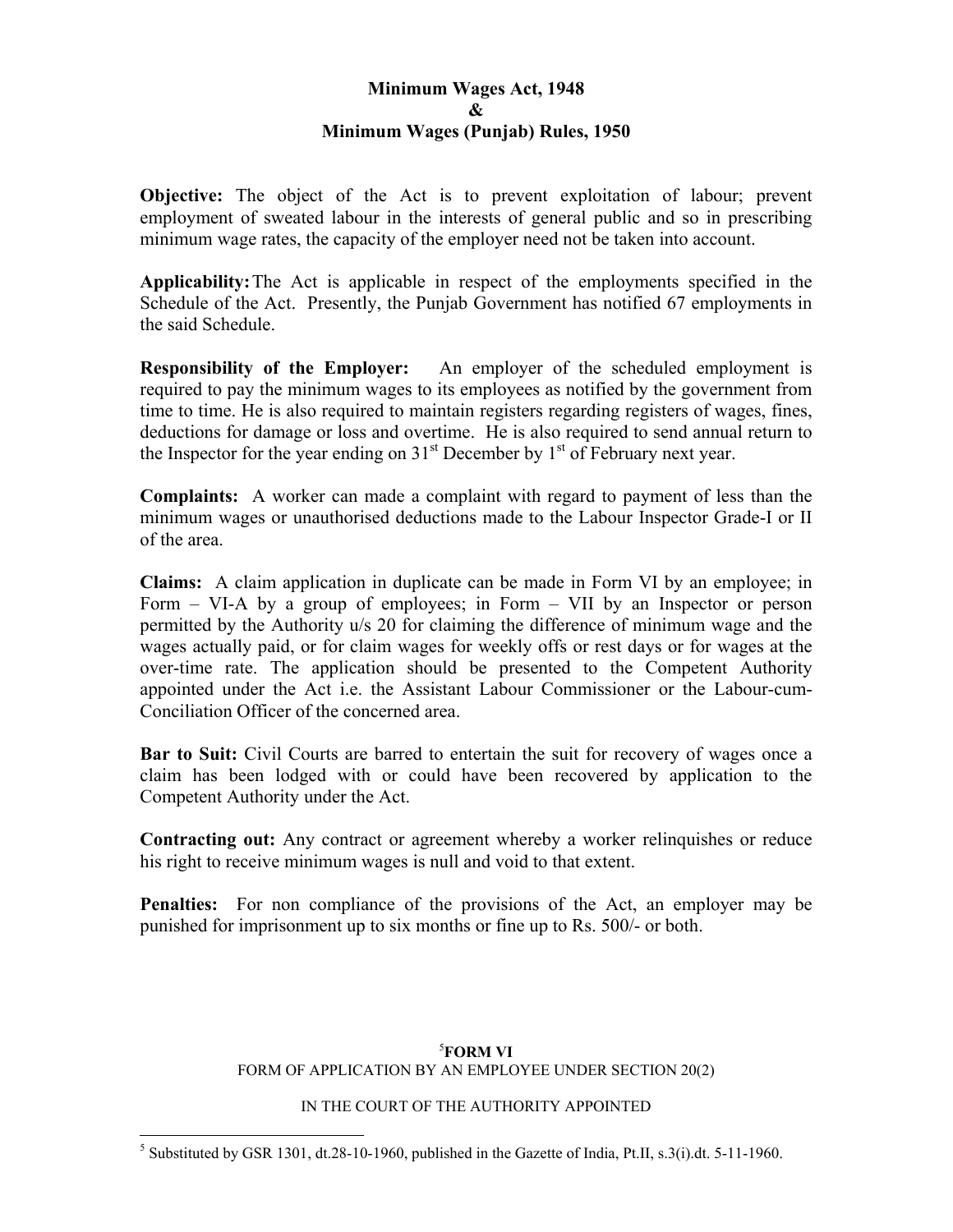#### UNDER THE MINIMUM WAGES ACT, 1948

#### FOR ………………………. AREA

Application no……….of 20…..

(1)……………………………………….. Applicant (Through ………………..a legal practitioner/an official of ………….. which is a registered trade union). Address…………..

Versus

The applicant above-named states as follows:

(1) The applicant was/has been employed from…. to ….as…..(category) in ….(establishment) of Shri/M/s……………engaged in……………..(nature of work) which is scheduled employment within the meaning of section 2(e) of the Minimum Wages Act, 1948.

(2) The opponents(s) is/are the employer(s) within the meaning of section 2(e) of the Minimum Wages Act, 1948.

 $(3)$  $^{\circ}$ [(a) The applicant has been paid wages at less than the minimum rate of wages fixed for his category of employment under the Act by Rs... per day for the period from....to....

 $^{2}$ [(b) The applicant has not been paid wages at Rs.... Per day for the weekly days for rest from .....to…….<br><sup>2</sup> [(c) The applicant estimates the value of relied sought by him on each account as under:

(4) The applicant estimates the value of relief sought by him on each account as under:

(a) Rs……….

(b) Rs……….

(c) Rs……….

Total Rs……….

(5) The applicant, therefore, prays that a direction may be issued under section 20(3) of the Act for--- $\int_{0}^{\pi}$  (a) payment of the difference between the wages payable under the Minimum Wages Act and the wages actually paid,<br> $3(6)$  payment of remuneration for the days of rest,

 $3\left[\text{(c)} \text{ payment of wages at the overtime rate,}\right]$ 

 $\sqrt[8]{(d)}$  compensation amounting to Rs....

(6) The applicant begs leave to amend or add to or make alteration in the application, if and when necessary, with the permission of the authority.

(7) The applicant does solemnly declare that the facts stated in this applicant are true to the best of his knowledge, belief and information.

Dated……….

 $\overline{a}$ 

Signature or thumb-impression of the employed Person, or legal practitioner, or official of a registered trade union duly authorized.]

#### **9 [FORM VI-A**  FORM OF GROUP APLICATION UNDER SECTION 21(1) IN THE COURT OF THE AUTHORITY APPOINTED UNDER THE MINIMUM WAGES ACT, 1948 FOR…………..AREA………

Application No……….of 20……

<sup>9</sup> substituted by GSR 1301, dt.28-10-1960, published in the Gazette of India, pt.II,s.3(i)dt.5-11-1960.

Opponents

<sup>&</sup>lt;sup>6</sup> Delete the portions not required.

<sup>7</sup> Delete the portions not required.

<sup>&</sup>lt;sup>8</sup> Inserted by GSR 1144,, dt. 8-9-1961, , published in the Gazette of India, Pt.II, s.3(i) dt.1`6-9-1961.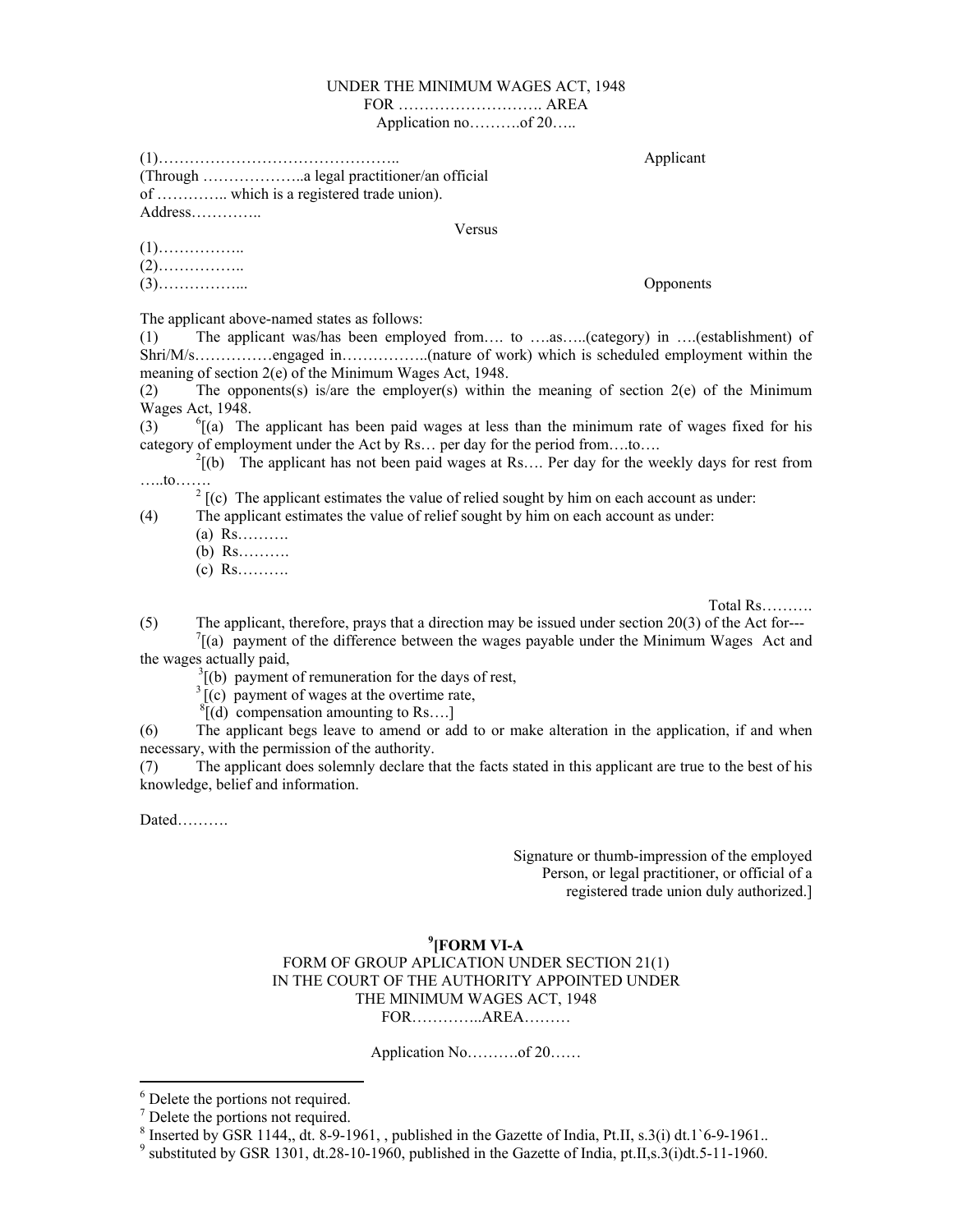Between ABC and (State the number)………other……… Applicant (Through…….a legal practitioner/an official of which is a registered trade union) Address………….

And

XYZ…………………………. Address………………………

The application states as follows:

(1) The applicants whose names appear in the attached schedule were/have been employed from ……………to…….. as……………...categories in…………….(establishment) Shri/M/s………engaged in ………….(nature of work) which is/are covered by the Minimum Wages Act, 1948.

(2) The opponent(s) is/are the employer(s) within the meaning of section  $2(e)$  of the Minimum Wages Act, 1948.

(3)  $10[(a)$  The applicants have been paid wages at less than the minimum rates of wages fixed for their category (categories) of employment(s) under the Act by Rs…. Per day for the period(s)

from……..to……..<br>
<sup>2</sup>[(b) The applicants have not been paid wages at Rs…. Per day for the weekly days of rest from….to…  $2 \int_{0}^{2} f(c)$  The applicants have not been paid wages at overtime rate(s) for the period from….to….

(4) The applicants estimate the value of relief sought by them on each amount as under:

- $(a)$  Rs……
- (b) Rs…….
- (c) Rs…….

Total Rs…….

(5) The applicants, therefore, prays that a direction may be issued under section 20(3) of the Minimum Wages Act, 1948 for: 2

 $^{2}$  [(a) payment of the difference between the wages payable under the Act and the wages actually paid, 2

 $2 \int (b)$  payment of remuneration for the days of rest,

 $2 \overline{c}$  (c) payment of wages at the overtime rates,

 $11$ [(d) compensaton amounting to Rs....]

(6) The applicants do hereby solemnly declare that the facts stated in this application are true to the best of their knowledge, belief and information.

Dated………….

Signature or thumb-impression of the employed Person, or legal practitioner, or official of a registered trade union duly authorized.

 $\overline{a}$ 

<sup>&</sup>lt;sup>10</sup> Delete the portions not required.

<sup>&</sup>lt;sup>11</sup> Inserted by GSR 1140, dt.8-9-1961, published in Gazette of India, Pt.II,s.3(i), dt.16-9-1961.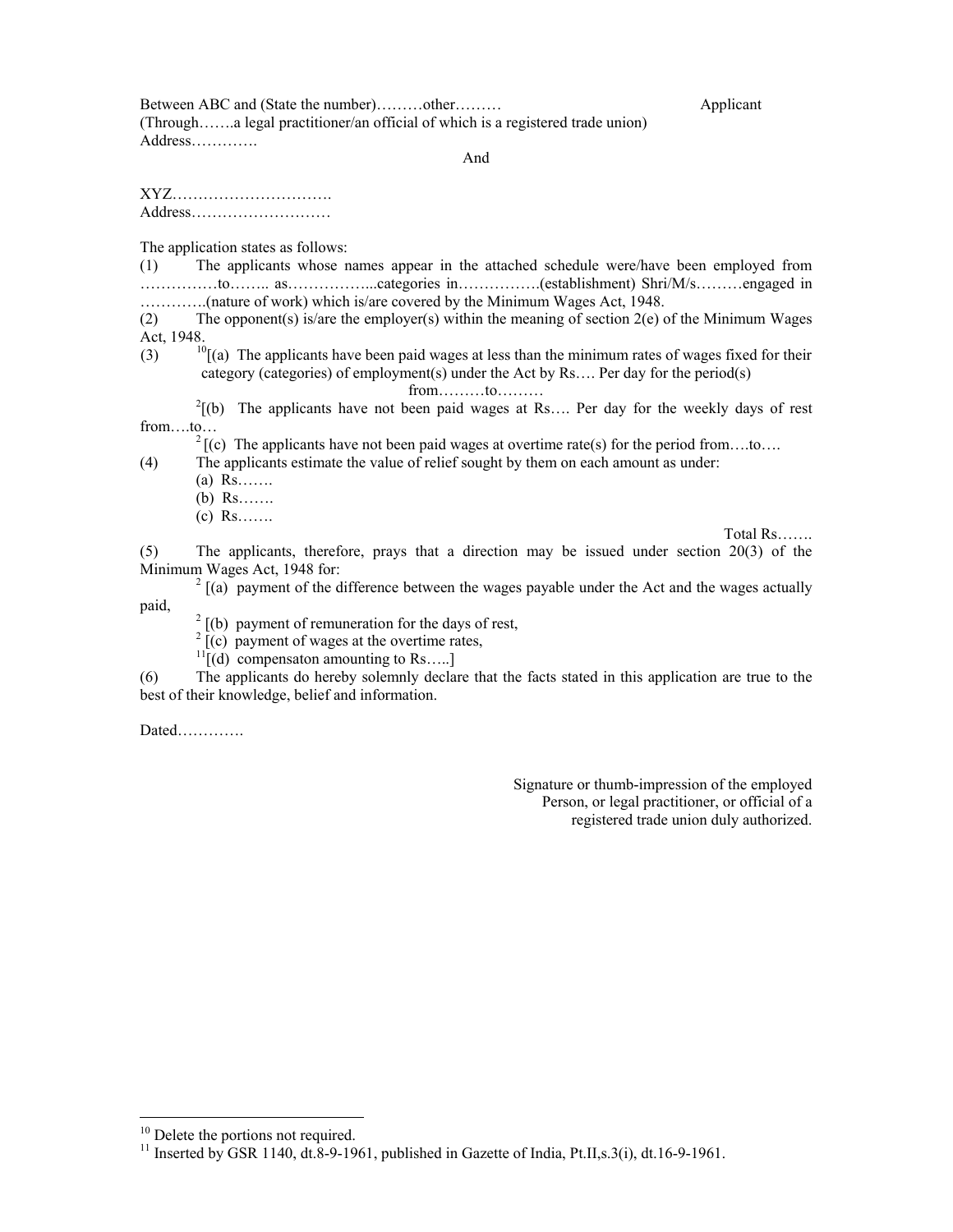#### <sup>12</sup>**[FORM VII**

#### FORM OF APPLICATION BY AN INSPECTOR OR PERSON ACTING WITH THE PERMISSION OF THE AUTHORITY UNDER SECTION 23(20)

#### IN THE COURT OF THE AUTHORITY APPOINTED UNER THE MINIMUM WAGES ACT, 1948

FOR…………………………….AREA

Application No………………of 20……

(1) ……………… Address…………… Applicant

Versus

(1) ………………. Address…………….. Opponent(s)

The application abovenamed states as follows:

(1) The opponent(s) has/have-<br> $13\frac{13}{16}$ (a) paid wages at less than the minimum rates of wages fixed for their category (categories) of employment(s) under the Minimum Wages Act, 1948 by Rs.... …… per day for the period(s)  $from \ldots \ldots \ldots \ldots to \ldots \ldots$ 

 $\frac{2}{2}$ [(b) not paid wages at Rs…. Per day dor the weekly days or rests from ….to….,

not paid wages at the overtime rate(s) for the period from ....to.....to the following employees:

(2) The applicant estimates the vaule of relief sought for the employees on each account as under:

- (a) Rs……
- (b) Rs……
- (c) Rs……

Total Rs…………

- (3) The applicant, therefore, prays that a direction may be issued under section 20(3) of the Act for- 2
	- [(a) payment of the difference between the wages payable under the Act and the wages actually paid,
	- $2 \int_{0}^{2}$  (b) payment of remuneration for the days of rest,
	- $2\left[\frac{2}{\pi}\right]$  (c) payment of wages at the overtime rate,
	- $14$  [compensation amounting to Rs………].
- (4) The applicant begs leave to amend or add to or make alteration in the application, if and when necessary, with the permission of the authority.
- (5) The applicant does solemnly declare that the facts stated in this application are true to the best of his knowledge, belief and information.

Dated……….

 $\overline{a}$ 

Signature…….

<sup>&</sup>lt;sup>12</sup> Delete the portions not required.

<sup>&</sup>lt;sup>13</sup> Inserted by GSR 1140, dt 8-9-1961, vide Gazette of India, pt.II, s.3(i), dt 1-9-1961.

<sup>&</sup>lt;sup>14</sup> Substituted by GSR 1301, dt 28-10-1960, vide Gazette of India, Pt.II, s.3(i), dt 5-11-1960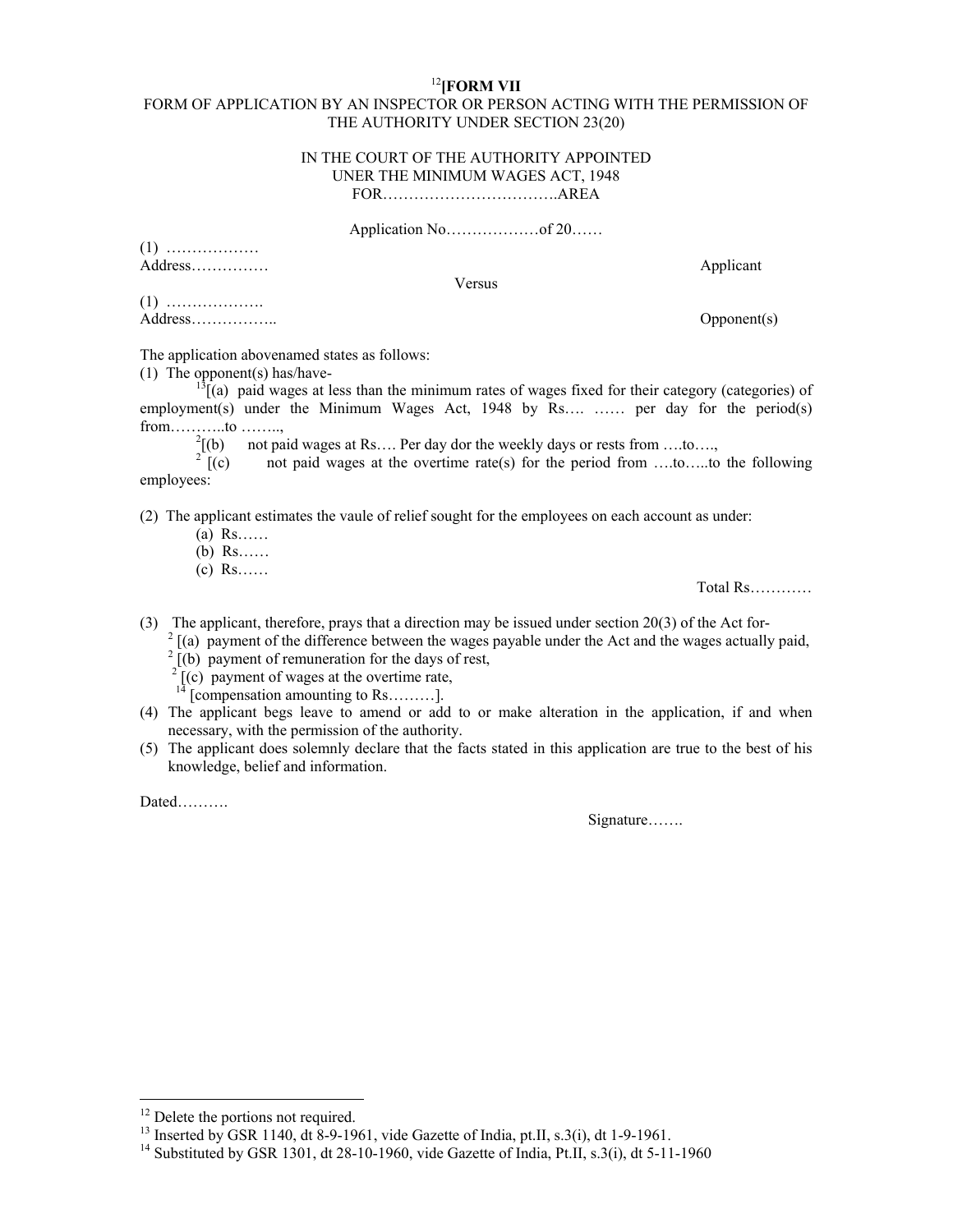#### **FORM VIII**

#### FORM OF AUTHORITY IN FAVOUR OF A LEGAL PRACTITIONER OR ANY OFFICIAL OF A REGISTERED TRADE UNION REFERRED TO IN SECTION 20(2)

#### IN THE COURT OF THE AUTHORITY APPOINTED UNDER THE MINIMUM WAGES ACT, 1948 FOR……………………….AREA

#### Application No…….of 20….

| (1)<br>(2) |        |              |
|------------|--------|--------------|
| (3)        |        | Applicant(s) |
|            | versus |              |
| (1)        |        |              |
| (2)        |        |              |
| (3)        |        | Opponent(s)  |

I hereby the authorize Mr………………, a legal practitioner, an official of the registered trade union of ……………….to appear and act on my behalf in the above described proceedings and do all things incidental to such appearing and acting.

Date………….

Signature or thumb-impression of the employee.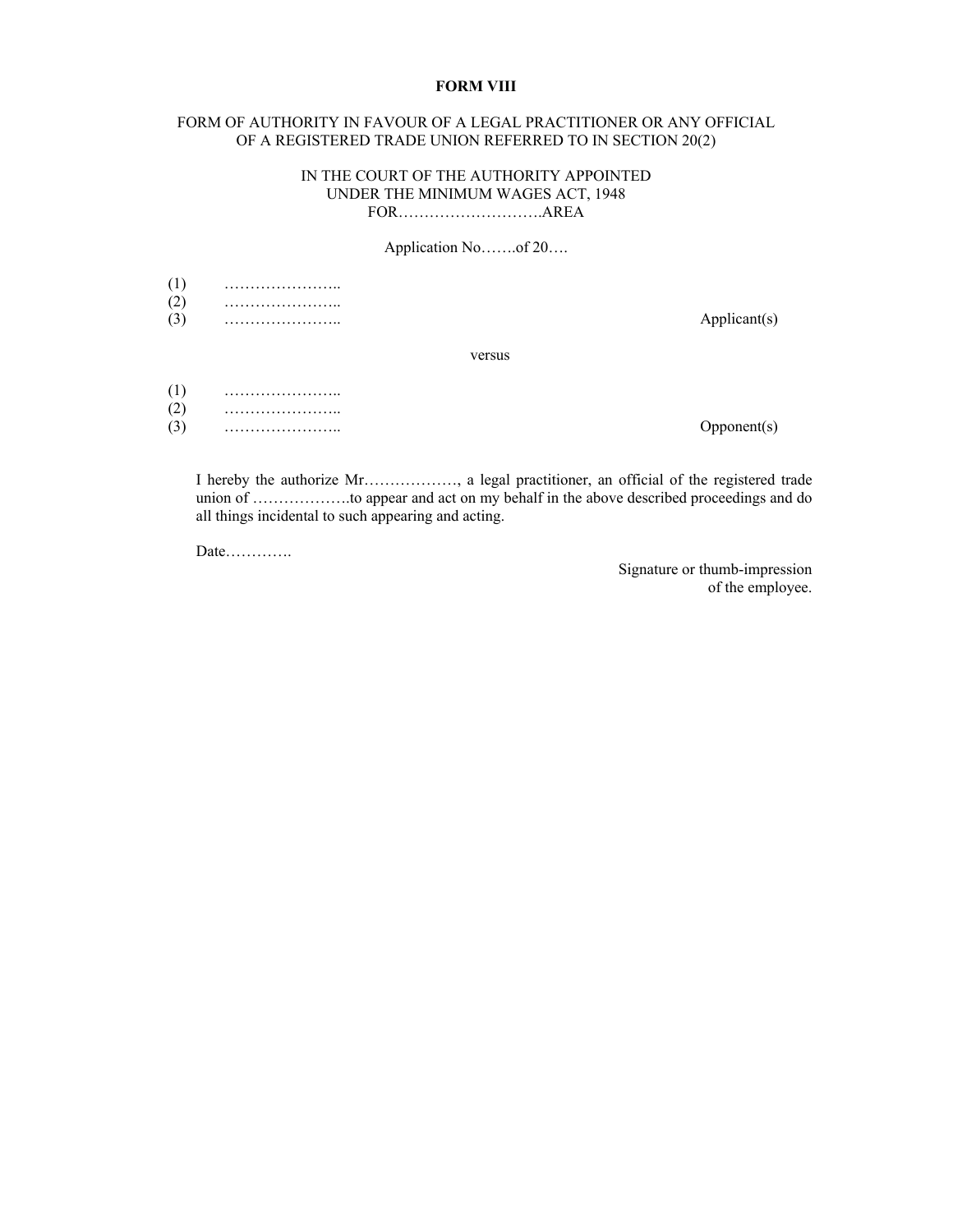# **Payment of Gratuity Act, 1972 & Payment of gratuity (Punjab) Rules, 1973**

**Object:** It is an Act to provide for a scheme for the payment of gratuity to employees engaged in factories, mines, oilfields, plantations, ports, railway companies, and shops or other establishments.

**Applicability of the Act:** Any employer of the above noted establishments where 10 or more persons are employed or were employed on any day of the preceding twelve months is liable to pay gratuity to its employees. Once the Act becomes applicable, it continues even if the number of employees falls below ten.

**Entitlement:** Gratuity is payable to an employee (nominee – in case of death of employee) who has rendered continuous services of five years or more on his termination of employment, superannuation, retirement or resignation. Completion of continuous service of five years is not necessary where the termination of employment is due to death of disablement.

**Calculation of gratuity amount:** W x Y x 15  $\div$  26 [W = Last Wage drawn i.e. basic + DA;  $Y =$  number of completed years of continuous service (six months or less to be ignored and more than six months to be counted as full year)].

**Maximum Limit** : Rs. 3.5 lacs.

**Time Limit for application to employer:** Employee has to make an application in Form-I to his employer within 30 days from the date the gratuity becomes payable.

**Whom to apply in the case of non-payment by employer or dispute:** Application in Form - N is to be made to the "Controlling Authority" i.e. the Assistant Labour Commissioner or the Labour-cum-Conciliation Officer of the concerned area within 90 days on the expiry of 30 days period of the employer.

**Appeal :** An aggrieved party can file an appeal to the Appellate Authority i.e. Additional Labour Commissioner, Punjab within 60 days of the decision of the Controlling Authority.

### **FORM – I [See sub-rule (1) of rule 7]**

To

(give here name or description of the establishment with full address)

Sir,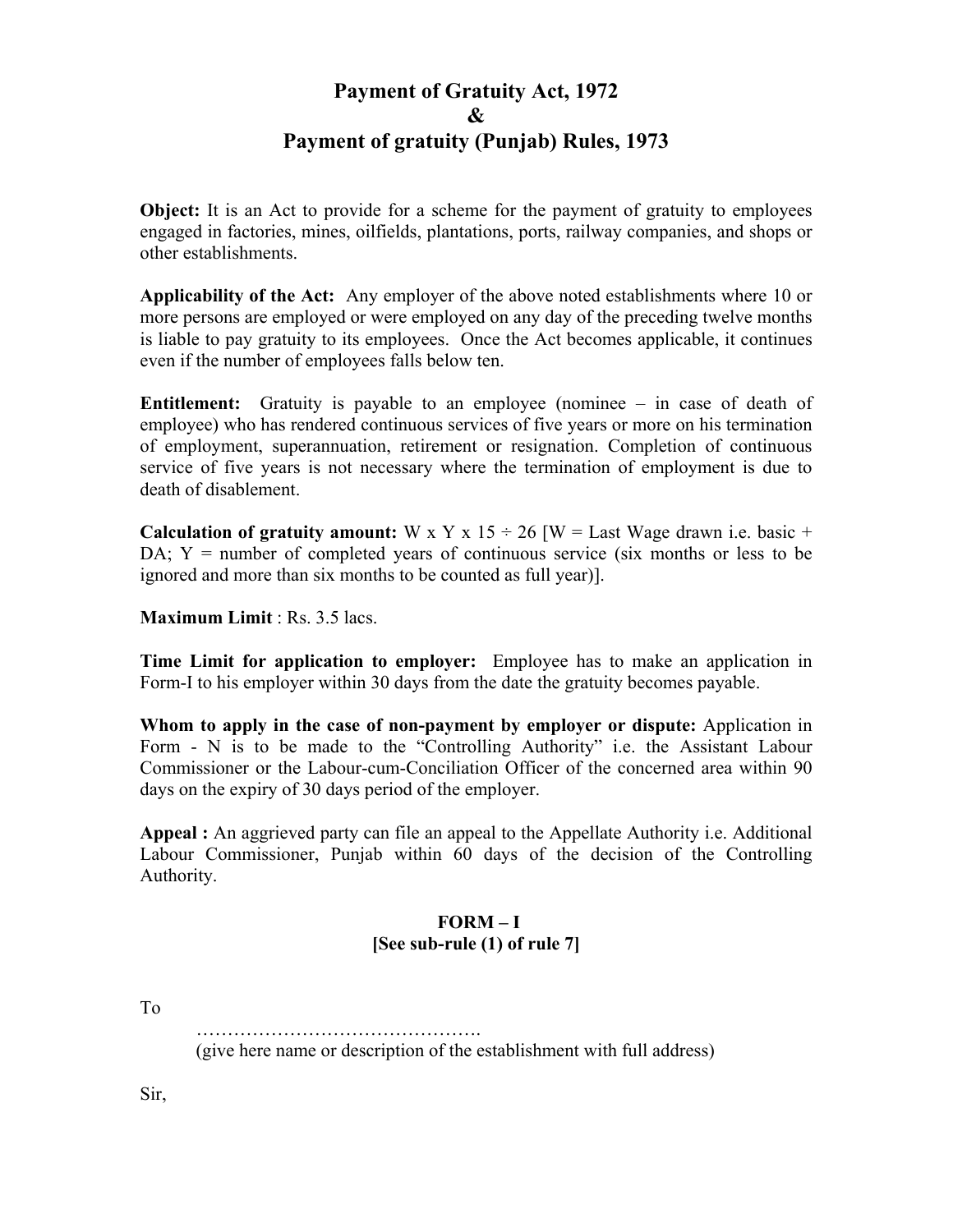I beg to apply for payment of gratuity to which I am entitled under sub-section (1) of section 4 of the Payment of Gratuity Act, 1972 on account of my superannuation/retirement/resignation after completion of not less than five years of continuous service/total disablement due to accident/total disablement due to disease with effect from the ………………. Necessary particulars relating to my appointment in the establishment are given in the statement below:-

#### **STATEMENT**

- 1. Name in full
- 2. Address in full
- 3. Department/Branch/Section where last employed
- 4. Post held with ticket no. or serial no. if any
- 5. Date of appointment
- 6. Date and cause of termination of service
- 7. Total period of service
- 8. Amount of wages last drawn
- 9. Amount of gratuity claimed.

2. I was rendered totally disabled as a result of…………………… (Here give the details of the nature of disease or accident). The evidence/witness in support of my total disablement are as follows:-

- - (here give details) - -

3. Payment may please be made in cash/draft.

Yours faithfully

Place…………… Date…………….

> Signature/Thumb-impression of the applicant employee.

### **FORM – N**

[See sub-rule (1) of rule 10]

Before the Controlling Authority under the Payment of Gratuity Act, 1972

Application No…………………………. Date…………..

**Between**  (name in full of the application with full address)

**And**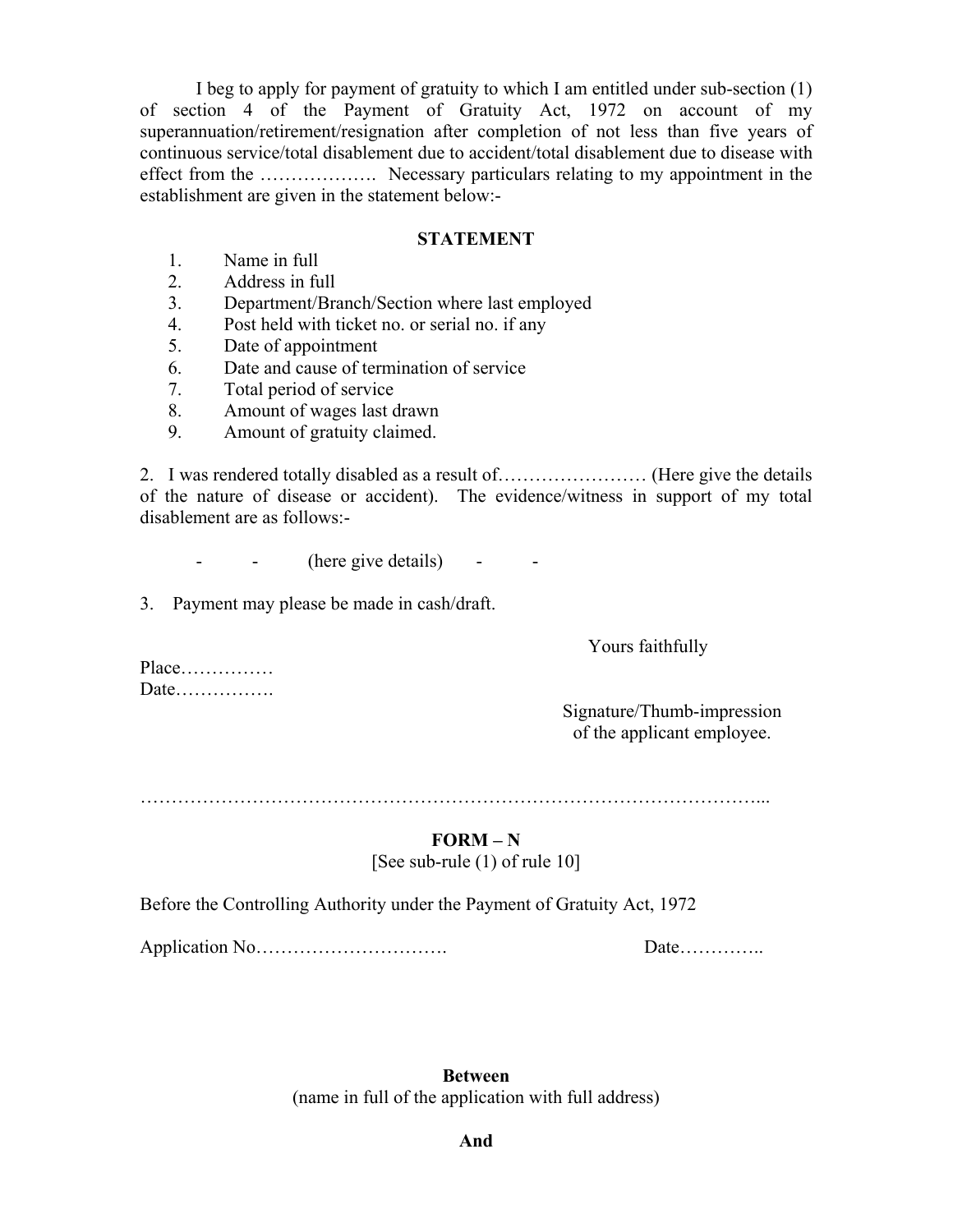### (name in full of the employer concerned with full address)

 The applicant is an employee of the above-mentioned employer/nominee/legal heir of late above neutral state above neutral state above neutral state above-mentioned employer; and is entitled to payment of gratuity under section 4 of the Payment of Gratuity Act, 1972, on account of his own/aforesaid employee's superannuation/ retirement/resignation on ………………….. after completion of ……………… years of continuous service/ his own aforesaid employee's total disablement with effect from …………………. Due to accident/disease/death of the aforesaid employee on ……………………

2. The applicant submitted an application under rule ………. of the Payment of Gratuity Act, 1972 on ……………… but the above-mentioned employer refused to entertain it/issued a notice dated the ……………….. under clause …….. of subrule…………. Of rule ………… offering an amount of gratuity which is less than my due/issued a notice dated …………. Under clause …….. of sub-rule ………… of rule …………. Rejecting my eligibility to payment of gratuity. The duplicate copy of the said notice is enclosed.

3. The applicant submits that there is a dispute on the matter.

(here specify the dispute)

4. The applicant furnishes the necessary particulars in the annexure hereto and prays that the controlling authority may be pleased to determine the amount of gratuity payable to the petitioner and direct the above mentioned employer to pay the same to the petitioner.

5. The applicant declares that the particulars furnished in the Annexure hereto are true and correct to the best of his knowledge and belief.

> Signature/Thumb-impression of the applicant

Date…………..

#### **ANNEXURE**

- 1. Name in full of applicant with address.
- 2. Basis of claim (death/superannuation/retirement/resignation/disability of employee).
- 3. Name and address in full of the employee.
- 4. Marital status of the employee (unmarried/married/widow/widower).
- 5. Name and address in full of the employer.
- 6. Department/Branch/section (where the employee was last employed) (if known).
- 7. Post held by the employee with ticket or serial no. if any (if known)
- 8. Date of appointment of the employee (if known).
- 9. Date and cause of termination of service of the employee. (superannuation/retirement/resignation/disablement/death)
- 10. Total period of service by the employee.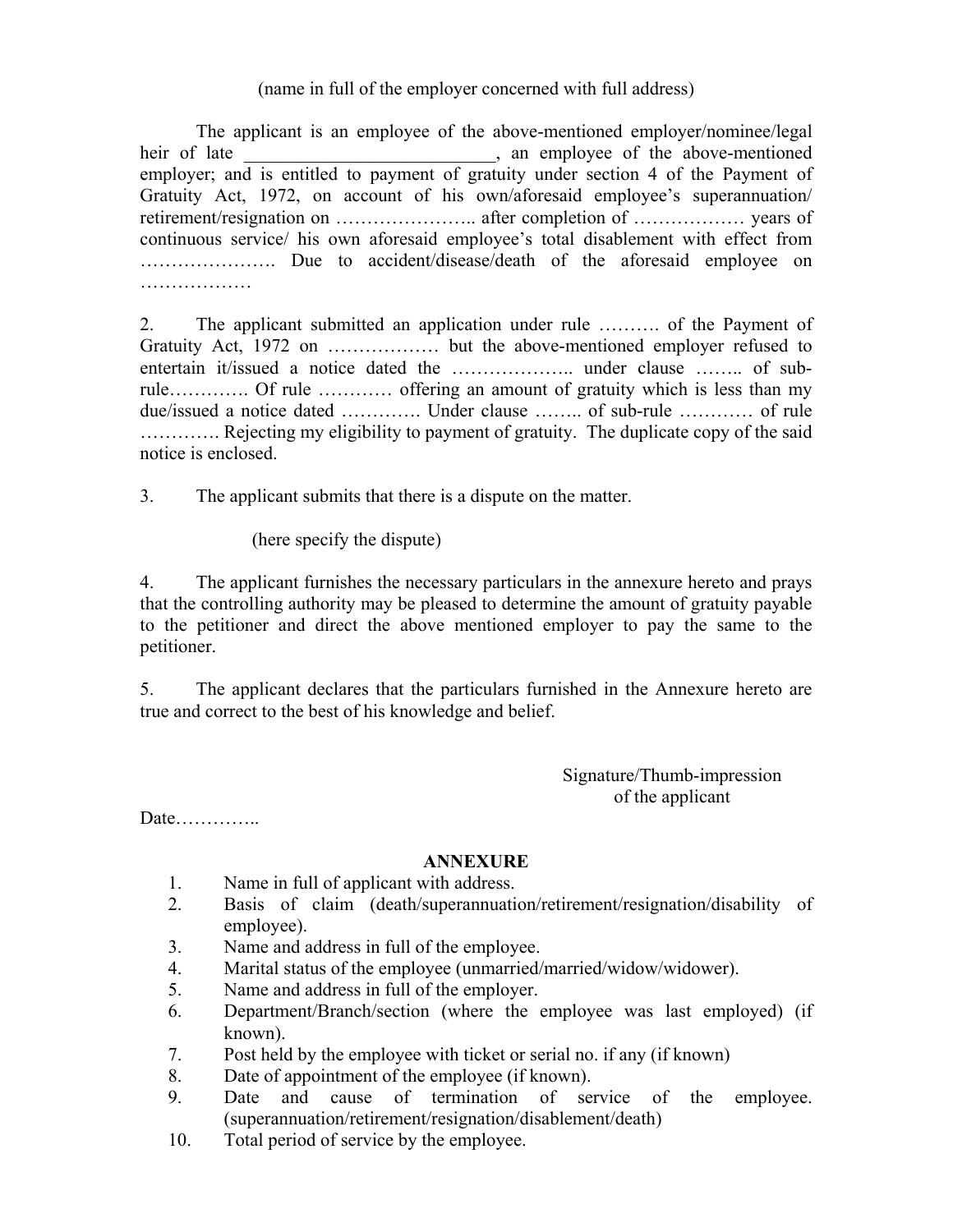- 11. Wages last drawn by the employee.
- 12. If the employee is dead, date and cause thereof.<br>13. Evidence/witness in support of eath of the emplo
- Evidence/witness in support of eath of the employee.
- 14. If a nominee. No. and date of recording of nomination with employer.
- 15. Evidence/witness in support of being a legal heir, if a legal heir.
- 16. Total gratuity payable to the employee (if known)<br>17. Percentage of gratuity payable to the applicant as a
- Percentage of gratuity payable to the applicant as a nominee/legal heir.
- 18. Amount of gratuity claimed by the applicant.

Signature/Thumb-impression of the applicant

Place……………… Date………………..

(note: Strike out the words not applicable)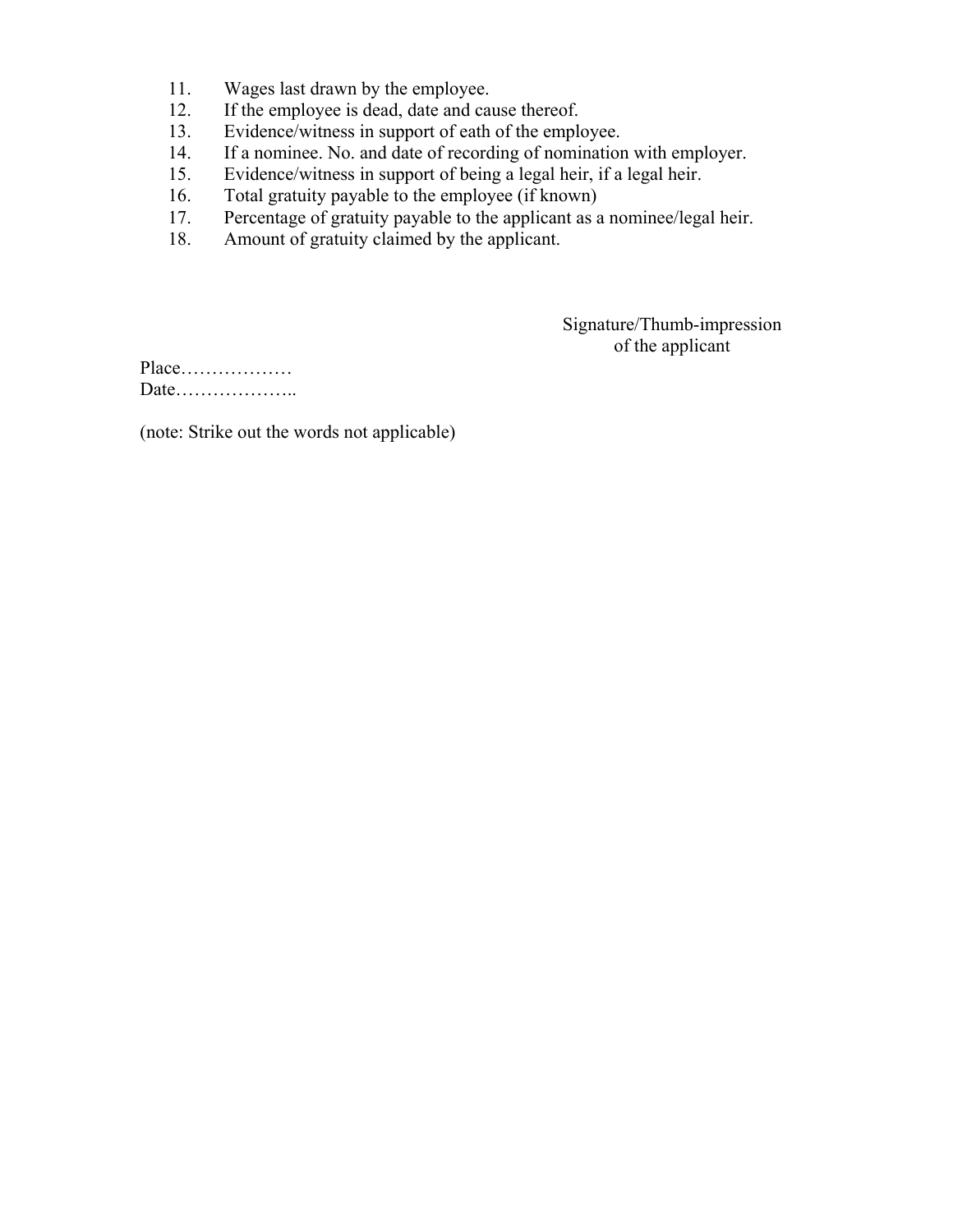## **PAYMENT OF WAGES ACT, 1936 & PAYMENT OF WAGES (PUNJAB) RULES, 1937**

**Objective:** It has been enacted to ensure the fixation of wage period and that the payment of wages to the workmen are made in time, without unauthorised deductions, in current coins and currency and in case of non-payment or unauthorised deductions, to enable the workers to made a claim.

**Applicability:** The Act is applicable to the persons employed in any factory, railway administration, industrial or other establishments i.. tramway service, motor and air transport service, plantation, workshop of other establishment in which articles are produced, adapted or manufactured, with a view to their use, transport or sale, establishments in which any work relating to the construction, development or maintenance of buildings, roads, bridges or canals, or relating to operations connected with irrigation or supply of water or relating to generation, transmission and distribution of electricity.

**Wage period and date of payment:** Wage period is not to exceed one month. In an establishment where less than 1000 persons are employed, payment has to be made by  $7<sup>th</sup>$ day of the next month otherwise by  $10^{th}$  day.

**Authorised deductions :** fines, absence from duty, damage to or loss to goods in custody, house-accommodation, advance, recovery of loans, house-building loan, income tax, order of court, payment to cooperative society; advance from Provident Fund, payment of insurance premia on fidelity guarantee bond, deduction authorised by the person employed.

**Complaints :** An employed person can made a complaint with regard to the nonpayment or unauthorised deductions can be made to the Labour Inspector Grade-I or II of the area.

**Claims :** A claim application in duplicate can be made in Form A by any employed person, in Form – B by a group of employed persons or in Form - C by an Inspector or person permitted by the Authority u/s 15 for non-payment or unauthorised deductions made by the employer. The application should be presented to the Authority appointed under the Act i.e. the Assistant Labour Commissioner or the Labour-cum-Conciliation Officer of the concerned area.

**Bar to Suit :** Civil Courts are barred to entertain the suit for recovery of wages once a claim has been lodged with the Authority under the Act or an appeal in its regard is pending with the Appellate Authority.

**Contracting out:** Any contract or agreement whereby an employed person relinquishes or reduce his right to receive wages from his employer is null and void to that extent.

**Maintenance of Records & annual return :** The employer is required to maintain registers for attendance, wages, fines, deductions, advances in respect of the persons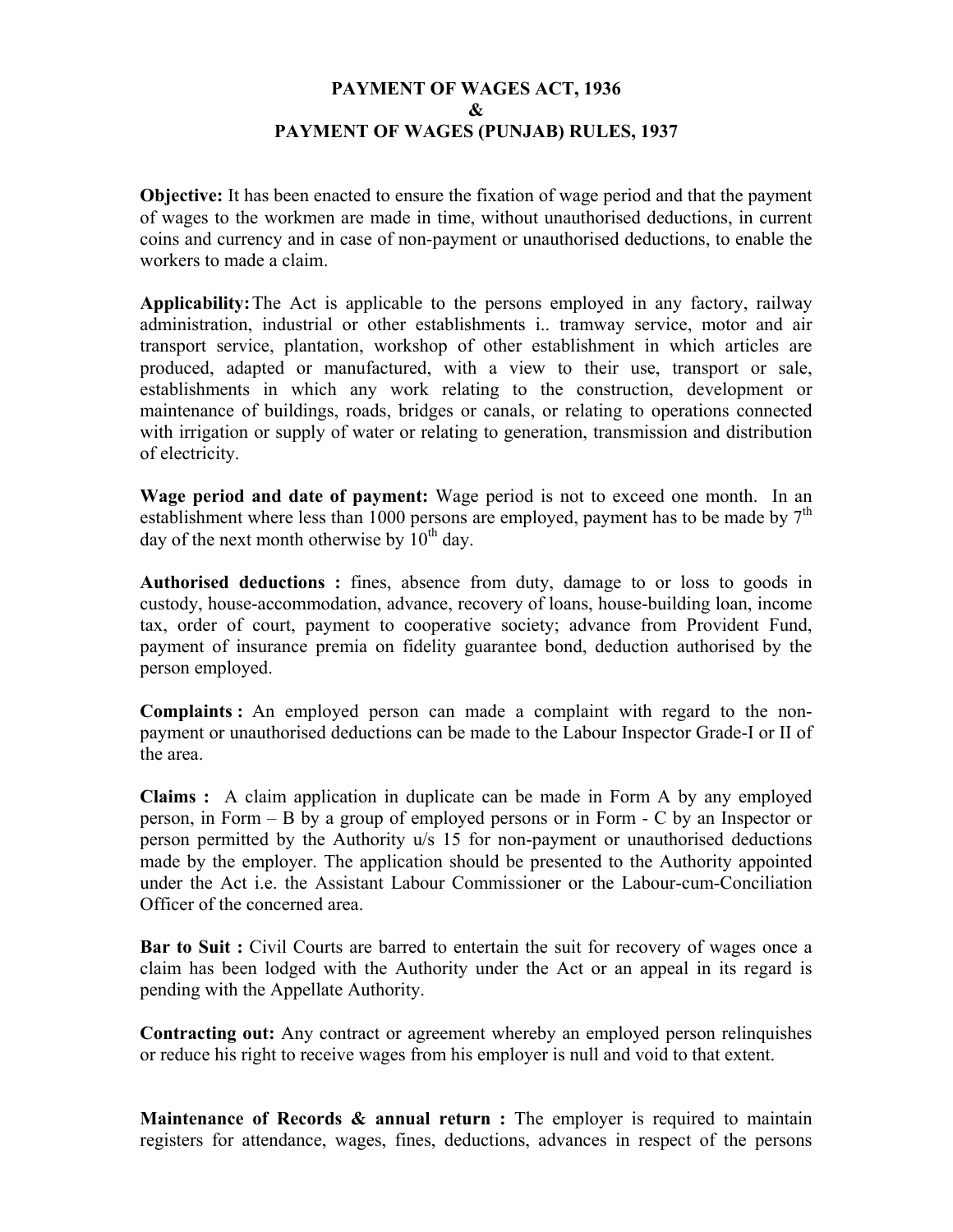employed and to file annual return for the year ending on  $31<sup>st</sup>$  December by  $15<sup>th</sup>$  February of the next year.

**Penalties:** For non compliance of the provisions of the Act, an employer can be fined from Rs. 200/- up to Rs. 2000. For a subsequent office, the punishment is minimum one month but may extend to six months imprisonment and with minimum fine of Rs. 500/ which may extend to Rs. Rs. 3,000/-. For a continuing offence, additional fine of Rs. 100/- per day shall be imposed.

#### **Form A**

Form of Individual Application [See sub-section (2) of section 15 of the Payment of Wages Act]

 In the Court of the Authority appointed under the Payment of Wages Act, 1936 (4 of 1936) for ……………….. area. Application No. ……….. of ……. Between A.B.C. ………………………………….. Applicant (through a legal practitioner/an official of …………………………….. which is a registered Trade Union.) And X.Y.Z………………………………………………………………opposite party: The applicant states as follows: 1. A.B.C. is a person employed in the/on the factory/railway/industrial establishment entitled and resides at …………………………………….. The address of the applicant for the service of all notices and processes is: ………………………………………………………………………………… 2. X.Y.Z., the opposite party, is the person responsible for the payment of his wages under section 3 of the Act, and his address for the service of all notices and processes is:………………………………………………………………………………….. 3. (1) The applicant's wages have not been paid for the following wageperiod(s)………………………………….(give dates) Or A sum of Rs…………….. has been unlawfully deducted from his wages of amount for the wage-period(s) which ended on ……………… (give dates) (2) [Here give any further claim or explanation]. 4. The applicant estimates the value of the relief sought by him at the sum of Rs……………… 5. The applicant prays that a direction may be issued under sub-section (3) of section  $15$  for  $-$ (a) Payment of delayed wages as estimated or such greater or lesser amount as the Authority may find to be due. Or Refund of the amount illegally deducted. (b) Compensation amounting to ………………………

 The Applicant certifies that the statement of facts contained in this application is to the best of his knowledge and belief accurate.

> Signature or thumb impression of the employed person, or legal practitioner or official of a registered trade union duly authorized.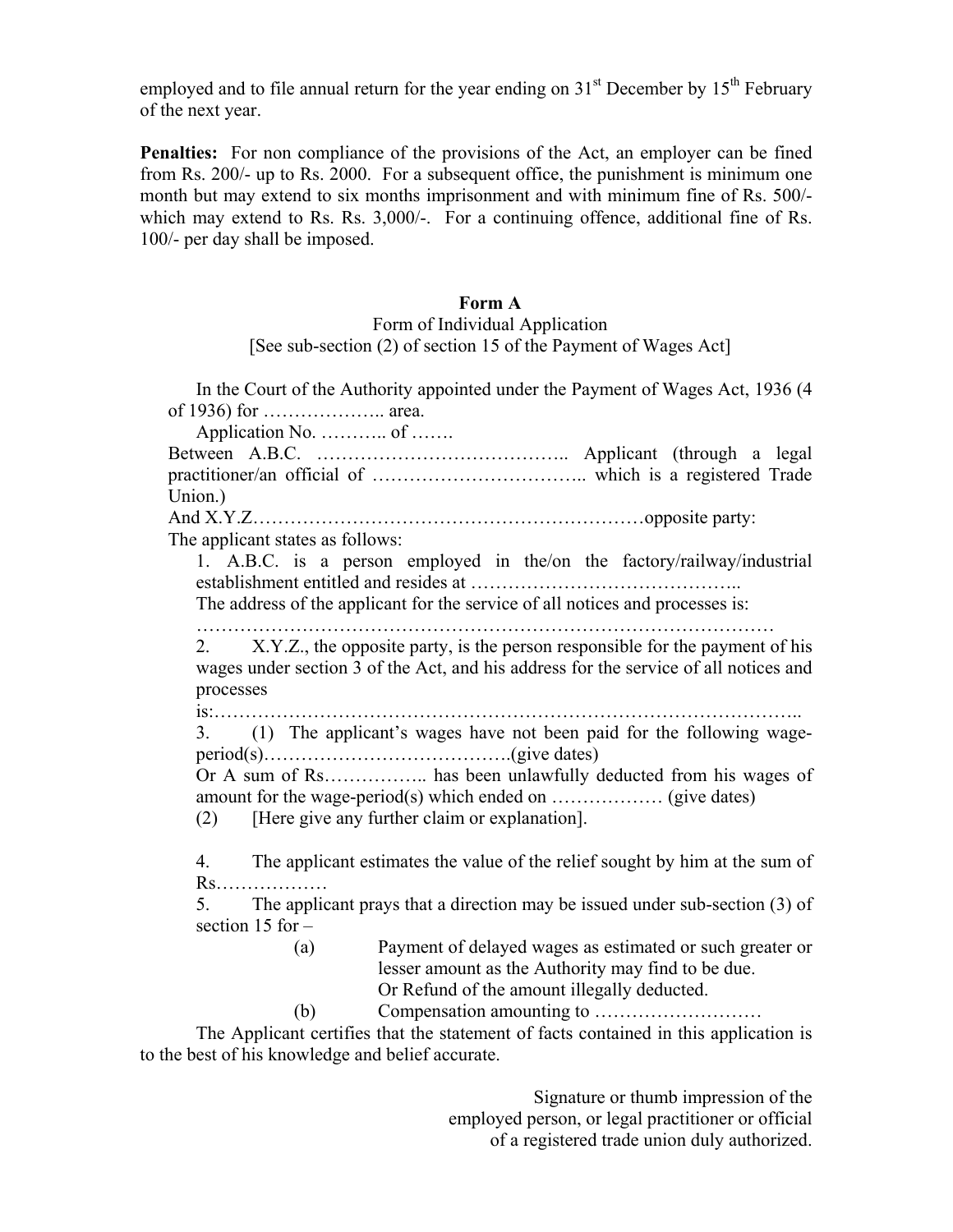### **Form B Form of Group Application**

[See sub-section (2) of sections 15 and 16 of Payment of Wages Act]

 In the Court of the Authority appointed under the Payment of Wages, Act, 1936 (4 of 1936) for ………………….. area application No………………… of ………… Between A.B.C………………………………………………… Applicants A legal practitioner (through a legal practitioner/an official of …………………………….. which is a registered union). And X.Y.Z………………………………………………. Opposite Party. The applicants state as follows: 1. <sup>15</sup>[The applicants whose names and permanent addresses] appear in the attached schedule are persons employed in the /on the /factory/railway/industrial establishment entitled and resides at ……………………………. The address of the applicants for service of all notice and processes is: …………………………………………………………………………. 2. X.Y.Z. the opposite party, is the person responsible for the payment of wages under section 3 of the Act, and his address for the service of all notices and processes is: ……………………………………………………………………………. 3. The applicants' wages have not been paid for the following wage-period(s): …………………………………………………………………………….. 4. The applicants estimate the value of the relief sought by them at the sum of Rs… 5. The applicants pray that a direction may be issued under sub-section (3) of section 15 for: (a) Payment of the applicants' delayed wages as estimated……………. or such greater or lesser amount as the Authority may find to be due. (b) Compensation amounting to……………. The Applicants certify that the statement of facts contained in this application is, to the best of their knowledge and belief, accurate. Signature of thumb impression of two of the Applicants, or legal practitioner, or an official of A registered trade union duly authorized.

## 1 *SCHEDULE*

| S.No. | Name of Applicant | <b>Permanent Address</b> |
|-------|-------------------|--------------------------|
|       |                   |                          |

<sup>&</sup>lt;sup>15</sup> Subs. By the Payment of Wages (Procedure) (Amendment) Rules, 1960.

<u>.</u>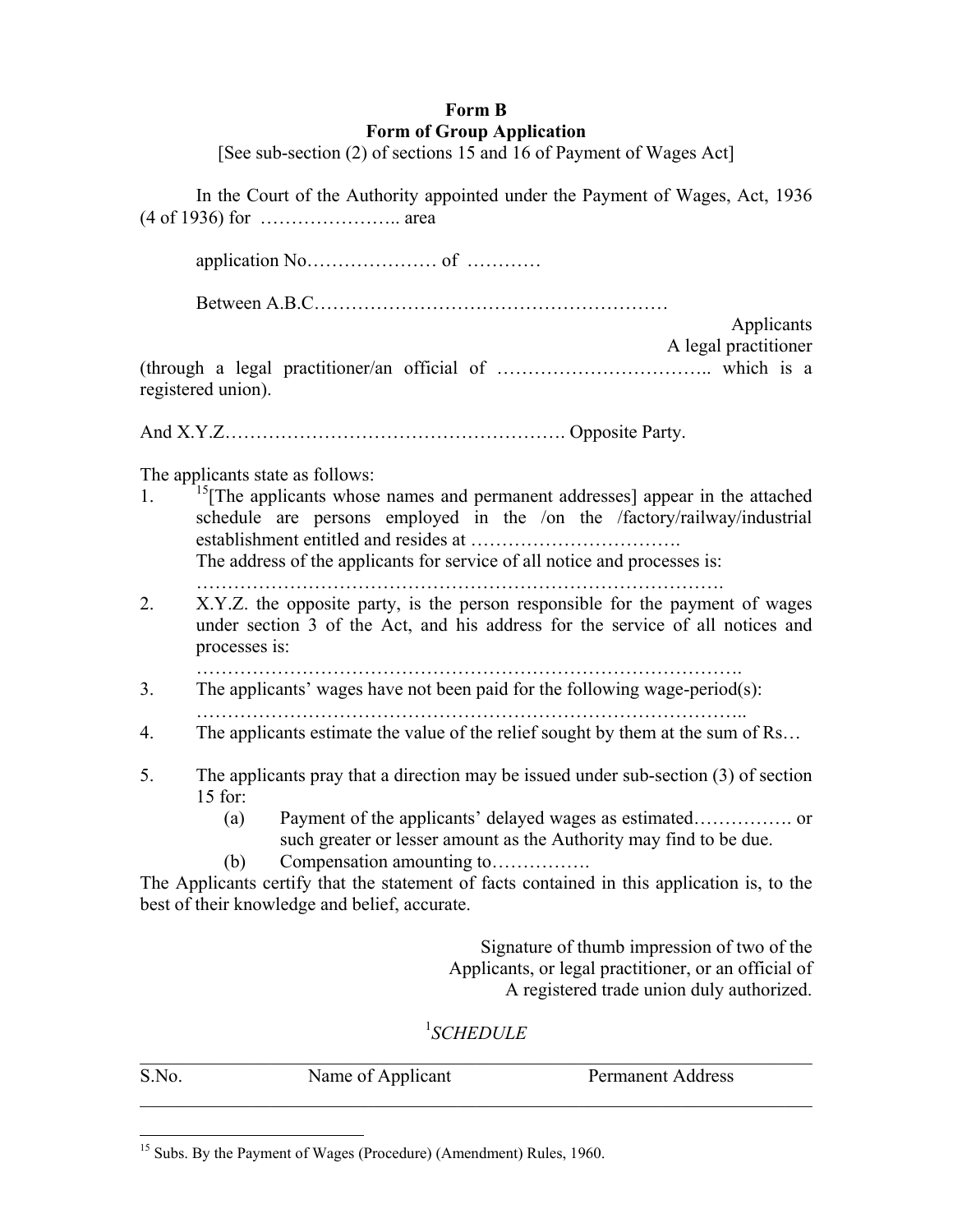#### **FORM C**

### FORM OF APPLICAION BY AN INSPECTOR OR PERSON PERMITTED BY THE AUTHORITY OR AUTHORISED TO ACT [See sub-section (2) of sections 15 and 16 of the Payment of Wages Act]

In the Court of Authority appointed under the Payment of Wages Act, for ……….. area. Application No……….. of …………

Between

| Payment of Wages Act] of a person permitted by the authority/authorized to act under |  |
|--------------------------------------------------------------------------------------|--|
|                                                                                      |  |
| And                                                                                  |  |
|                                                                                      |  |

The applicant states as follows:

- 1. X.Y.Z., the opposite party is the person responsible under the Act for the payment of wages to the following  $16$ [persons whose names and permanent addresses are given below]:
- (1) (2) (3) \* \*

<u>.</u>

- 2. His address for the service of all notices and processes is:
- 3. The wages of the said person(s) due in respect of the following wage-period(s) have not been paid/have been subjected to the following illegal deductions:
- 4. The applicant estimates the value of the relief sought for the person(s) employed at the sum of Rs……………..
- 5. The applicant prays that a direction may be issued under sub-section (3) of sectin 15 for:
	- (a) Payment of the delayed wages as estimated or such greater or lesser amount as the Authority may find to be due.

Or Refund of the amount illegally deducted.

(b) Compensation amounting to Rs……………….

<sup>&</sup>lt;sup>16</sup> Subs. by Payment of Wages (Procedure) Amendment Rules, 1960.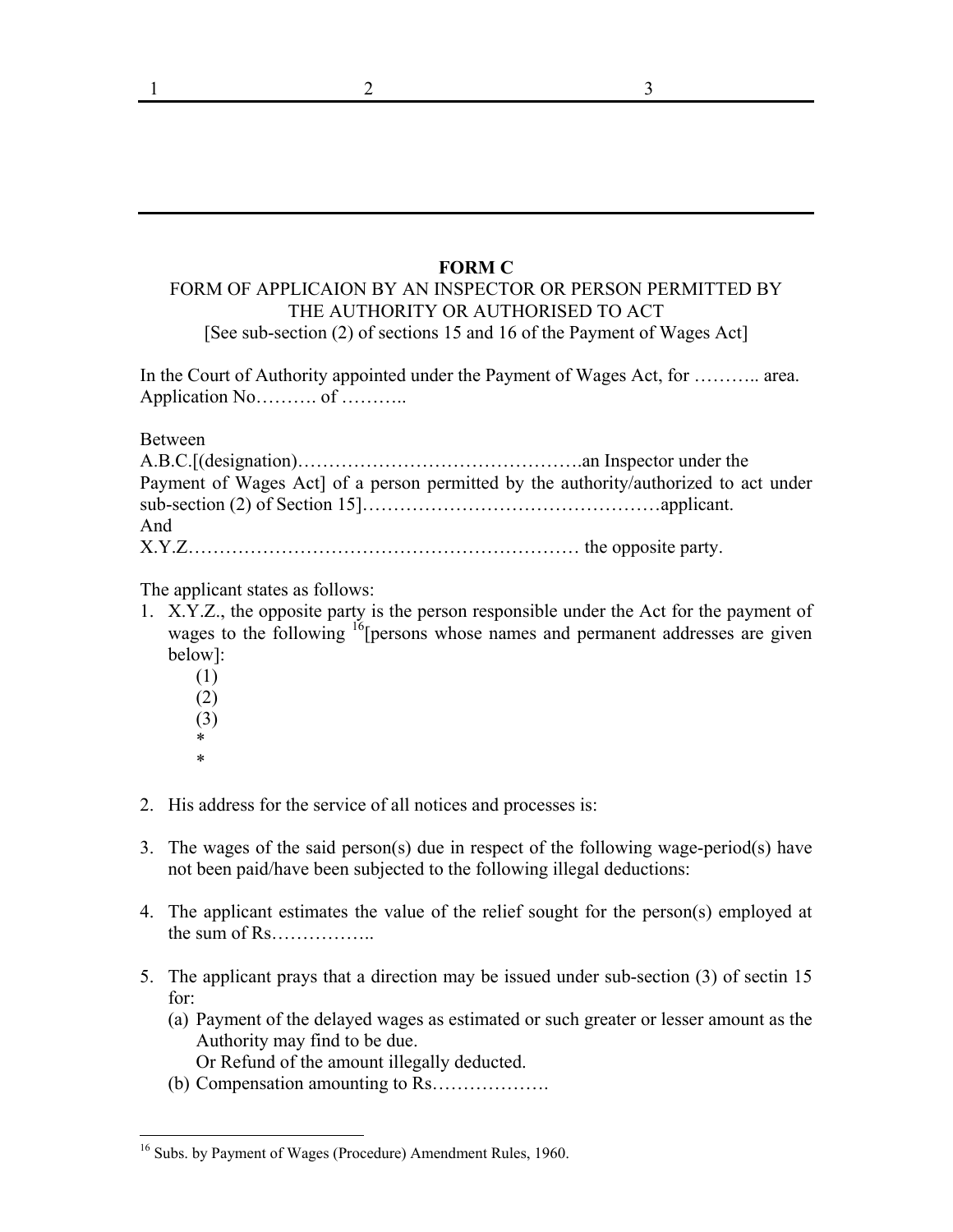The applicant certifies that the statement of facts contained in this application is, to the best of his knowledge and belief, accurate.

Signature

#### **FORM D**

### CERTIFICATE OF AUTHORISATION

 I/We employed person(s) hereby authorize a legal practitioner/an official of ……………. Which is a registered trade union to act on my/our behalf under section 15 and section 17 of the Payment of Wages Act, 1936 (4 of 1936), in respect of the claim against …………… on account of the delay in payment\illegal deductions from my/our wages for…………….

| Witnesses |               | Signature | (1)               |
|-----------|---------------|-----------|-------------------|
|           | $\hat{c}$     |           | $\left( 2\right)$ |
|           | $\mathcal{L}$ |           | $\mathcal{L}$     |
|           | 4             |           | . 4,              |
|           | ∗             |           | $\ast$            |
|           | $\ast$        |           | *                 |
|           |               |           |                   |

I accept the authorisation.

Signature Legal practitioner/ Official of a registered trade union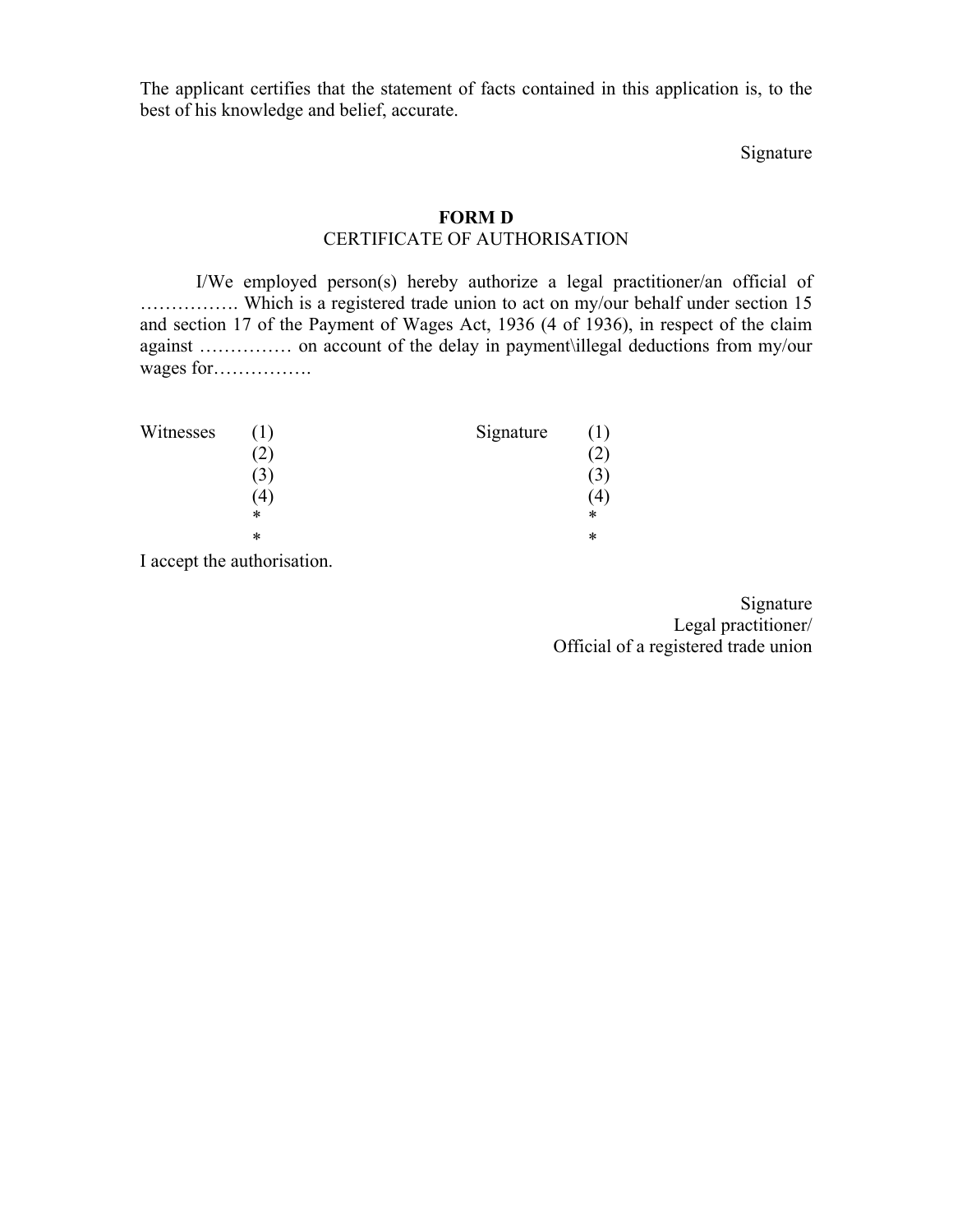# **Workmen's Compensation Act, 1923 & Workmen's Compensation Rules, 1924**

**Object:** The objective of this Act is that in the case of an employment injury compensation be provided to the injured workman and in case of his death to his dependants.

**Employer to pay compensation:** In case a personal injury is caused to a workman by accident arising out of and in the course of his employment, his employer is liable to pay compensation in accordance with the provision of the Act within 30 days from the date when it fell due otherwise he would also be liable to pay interest and penalty.

**When employer is not liable:** In case the disablement of workman is three or less days; except in case of death when the injury is caused due to influence of drink or drug taken by the workman or upon his wilful disobedience to obey safety rules or removal of safety guards by him.

**Amount of compensation :** (1) in case of death:- an amount equal to 50% of the monthly wage multiplied by the relevant factor as given in Schedule IV of the Act or Rs. 80,000/ whichever is more. (2) In case of permanent total disablement, it is  $60\%$  or Rs. 90,000/whichever is more and (3) In case of permanent partial disablement occurs then the compensation is proportionate to the disability arrived as at (2) above.

**Notice:** An injured person or his dependants have to give a notice to the employer to pay compensation.

**Claim:** Upon the failure or refusal of an employer to give compensation, an application is to the made in Form - F to the Commissioner under the Workmen's Compensation Act, 1923 who is the Assistant Labour Commissioner or the Labour-cum-Conciliation Officer of the area where the accident took place or where the claimant ordinarily resides or where the employer has his registered office. After hearing both the parties, the Commissioner decides the claim.

**Contracting out:** Any contract or agreement whereby an injured person or his dependant relinquishes or reduce his right to receive compensation is null and void to that extent.

**Appeal:** An appeal lie to the High Court against the orders of the Commissioner with regard to the awarding or refusing to award compensation, or imposing interest or penalty, or regarding distribution of compensation etc.

**Recovery** : The amount of compensation awarded by the Commissioner is to be recovered as arrears of land revenue.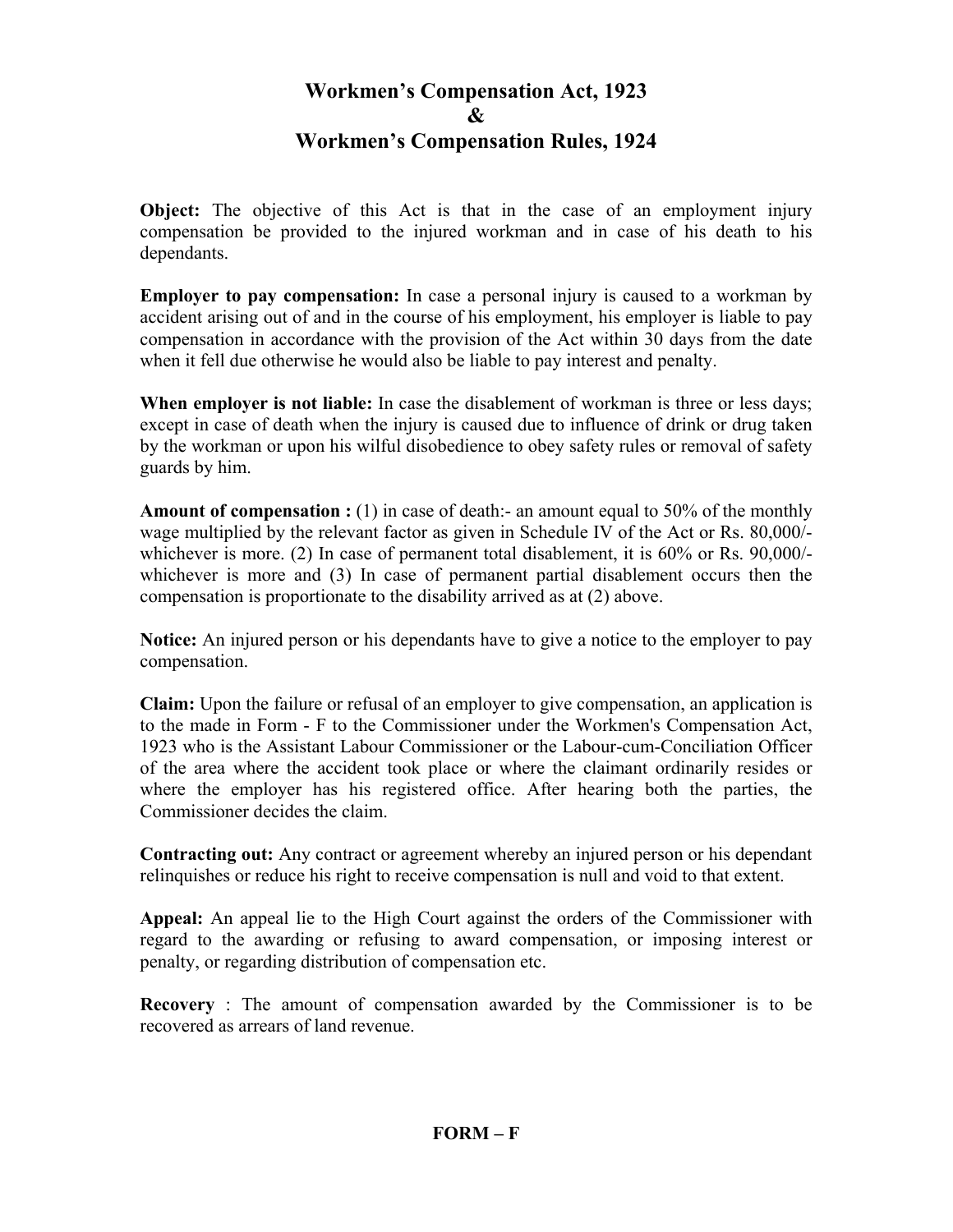To

The Commissioner for workmen's Compensation

 ………………………………………………….. ………………………………………………….

 Sh/Smt.……………………………………………………………………… ………………………………………….residing at…………………. Applicant.

Versus

……………………………………………………………………………………….. ……………………………………residing at ……………………Opposite Party.

It is hereby submitted that.―

 $\mathcal{L}=\mathcal{L}^{\mathcal{L}}$ 

(1) the applicant, a workman employed by (a contractor) with the opposite party on the …………. Day of ………… received personal injury by accident arising out of and in the course of his employment.

> The cause of the injury was (here insert briefly in ordinary language the cause of the injury)

(2) the applicant sustained the following injuries, namely

(3) The monthly wages of the applicant amount of Rs. The applicant is over/under the age of 15 years.

(4) (a) Notice of the accident was served on the day of.

- (b) Notice was served as soon as practicable.
- (a) Notice of the accident was not served (in due time) by reason of.

(5) The applicant is accordingly entitled to receive: --

(a) half monthly payment of Rs. \_\_\_\_\_\_\_\_\_\_\_From the \_\_\_\_\_\_\_ day of 19 to (b) a lump sum payment of Rs.

(6) The applicant has taken the following steps to secure a settlement by agreement, namely, but it has proved impossible to settle the question in dispute because

You are therefore requested to determine the following questions in dispute, namely: -

<sup>(</sup>a) Whether the applicant is a workman within the meaning of the Act;